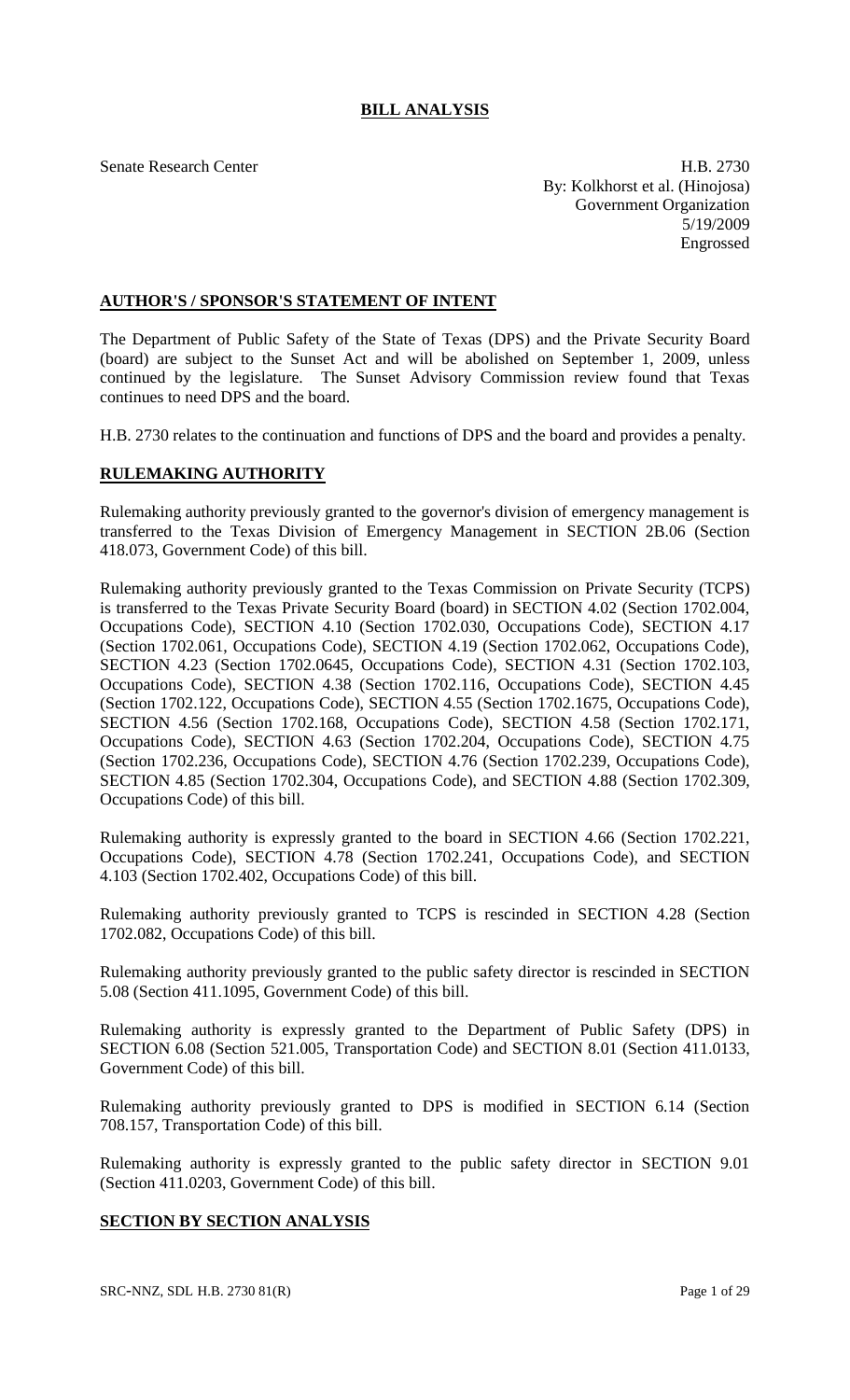SECTION 1.01. Amends Section 548.006(i), Transportation Code, to require the advisory committee to hold a meeting at least once each quarter, rather than at least two meetings each year.

SECTION 1.02. Amends Subchapter A, Chapter 548, Transportation Code, by adding Section 548.008, as follows:

Sec. 548.008. VEHICLE INSPECTION PROGRAM DIRECTOR. (a) Provides that a vehicle inspection program (program) is managed by a program director who is prohibited from being a commissioned officer.

(b) Requires that the office of the program director be located in Austin, Texas.

(c) Sets forth the duties of the program director.

(d) Requires the regional offices to make reports as requested by the program director.

SECTION 1.03. Amends Section 548.501, Transportation Code, by amending Subsection (a) and adding Subsection (c), as follows:

(a) Provides that the fee for inspection of a motor vehicle other than a moped, except as provided by Sections 548.503 (Initial Two-Year Inspection of Passenger Car or Light Truck) and 548.504 (Inspection of Commercial Motor Vehicles), is \$14, rather than \$12.50. Provides that the fee for inspection of a moped is \$6.75, rather than \$5.75. Provides that the fee for a verification form issued as required by Section 548.256 (Verification Form Required to Register Vehicle) is \$2, rather than \$1.

(c) Authorizes an inspection station to collect the applicable inspection fee at the time of the original inspection of a vehicle, regardless of whether an inspection certificate is issued at that time. Authorizes an inspection fee to be included with charges for other products or services but requires that the fee be shown on a work order for the products or services as a separate item. Authorizes an inspection to be advertised in conjunction with other products or services.

### ARTICLE 2. DIVISION OF EMERGENCY MANAGEMENT

### PART A. ORGANIZATION OF DIVISION

SECTION 2A.01. Amends Section 418.004, Government Code, by amending Subdivision (2) and adding Subdivision (9), to redefine "division" and define "department."

SECTION 2A.02. Amends Sections 418.041(a)-(c), Government Code, as follows:

(a) Provides that the Texas Division of Emergency Management (division) is a division of the Department of Public Safety of the State of Texas (DPS). Deletes existing text providing that the division of emergency management is a division of the office of the governor.

(b) Provides that the division is managed by a chief, rather than by a director, appointed by the public safety director of DPS (director), with the approval of the governor, and that the chief serves at the pleasure of the director, rather than at the pleasure of the governor. Requires the chief to possess professional training and knowledge consisting of not less than five years of managerial or strategic planning experience in matters relating to public safety, security, emergency services, and emergency response. Makes a conforming change.

(c) Requires representatives of certain agencies, at least once every two months, to meet to coordinate efforts, prevent overlap of activities, and ensure that the state's approach to emergency management and homeland security is unified. Deletes existing text requiring the director to appoint a state coordinator.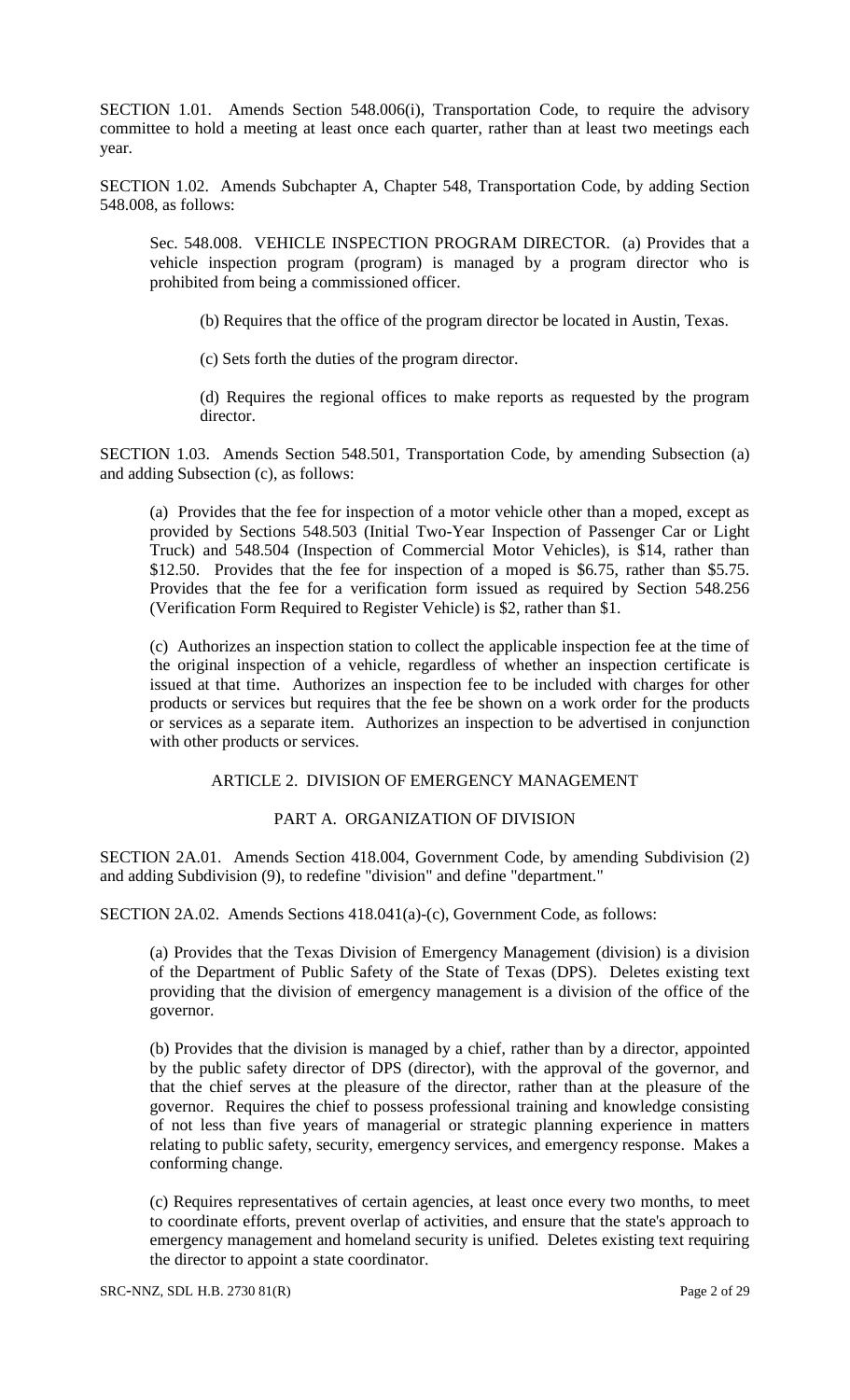SECTION 2A.03. Amends Section 418.072, Government Code, as follows:

Sec. 418.072. DISASTER EMERGENCY FUNDING BOARD. Sets forth the composition of the disaster emergency funding board (board), and includes the executive commissioner of the Health and Human Services Commission (HHSC) and the chief of the division, rather than the commissioner of the Department of Human Services and the director of the division.

SECTION 2A.04. Amends Section 418.074(b), Government Code, to authorize the chief of the division, rather than the state coordinator, if designated by the governor, to dispense a gift, grant, or loan for certain purposes.

SECTION 2A.05. Amends Section 431.082, Government Code, by adding Subsection (d), to provide that a member of the Texas State Guard called to state active duty in response to a state emergency is a temporary employee of the state while on state active duty.

## PART B. OTHER AMENDMENTS, INCLUDING CONFORMING AMENDMENTS REFLECTING DIVISION'S NAME CHANGE

SECTION 2B.01. Amends Section 12.0012, Agriculture Code, to make conforming changes.

SECTION 2B.02. Amends Sections 88.303(a) and (d), Education Code, to make conforming changes.

SECTION 2B.03. Amends Section 418.014(e), Government Code, to make a conforming change.

SECTION 2B.04. Amends the heading of Subchapter C, Chapter 418, Government Code, to read as follows:

SUBCHAPTER C. TEXAS DIVISION OF EMERGENCY MANAGEMENT

SECTION 2B.05. Amends Subchapter C, Chapter 418, Government Code, by adding Section 418.050, as follows:

Sec. 418.050. REENTRY CREDENTIALING PILOT PROGRAM. (a) Requires the division to consider implementing a pilot program for a reentry credentialing process for reentry into areas previously evacuated because of a disaster or threat of disaster.

(b) Requires that the reentry credentials issued under the project, if the division implements a pilot project under this section, be uniform and commonly constructed, have common card holder information, and have security features equivalent to the security features of a Texas driver's license.

(c) Prohibits the division from requiring residents of an evacuated area to participate in or comply with a reentry credentialing process under this section.

SECTION 2B.06. Amends Section 418.073(d), Government Code, to require the division to annually report to the speaker of the house of representatives and the lieutenant governor expenditures from the fund, the overall status of the fund, and any changes to rules and procedures regarding the fund. Makes a conforming change.

SECTION 2B.07. Amends Section 421.021(a), Government Code, to provide that the Homeland Security Council is composed of the governor of the governor's designee, the speaker of the house of representatives or the speaker's designee, the lieutenant governor or the lieutenant governor's designee, and one representative of certain entities, including the House Committee on Defense and Veterans' Affairs, rather than the House Committee on Defense and State-Federal Relations, appointed by the single statewide elected or appointed governing officer, administrative head, or chair, as appropriate, of the entity. Makes a conforming change.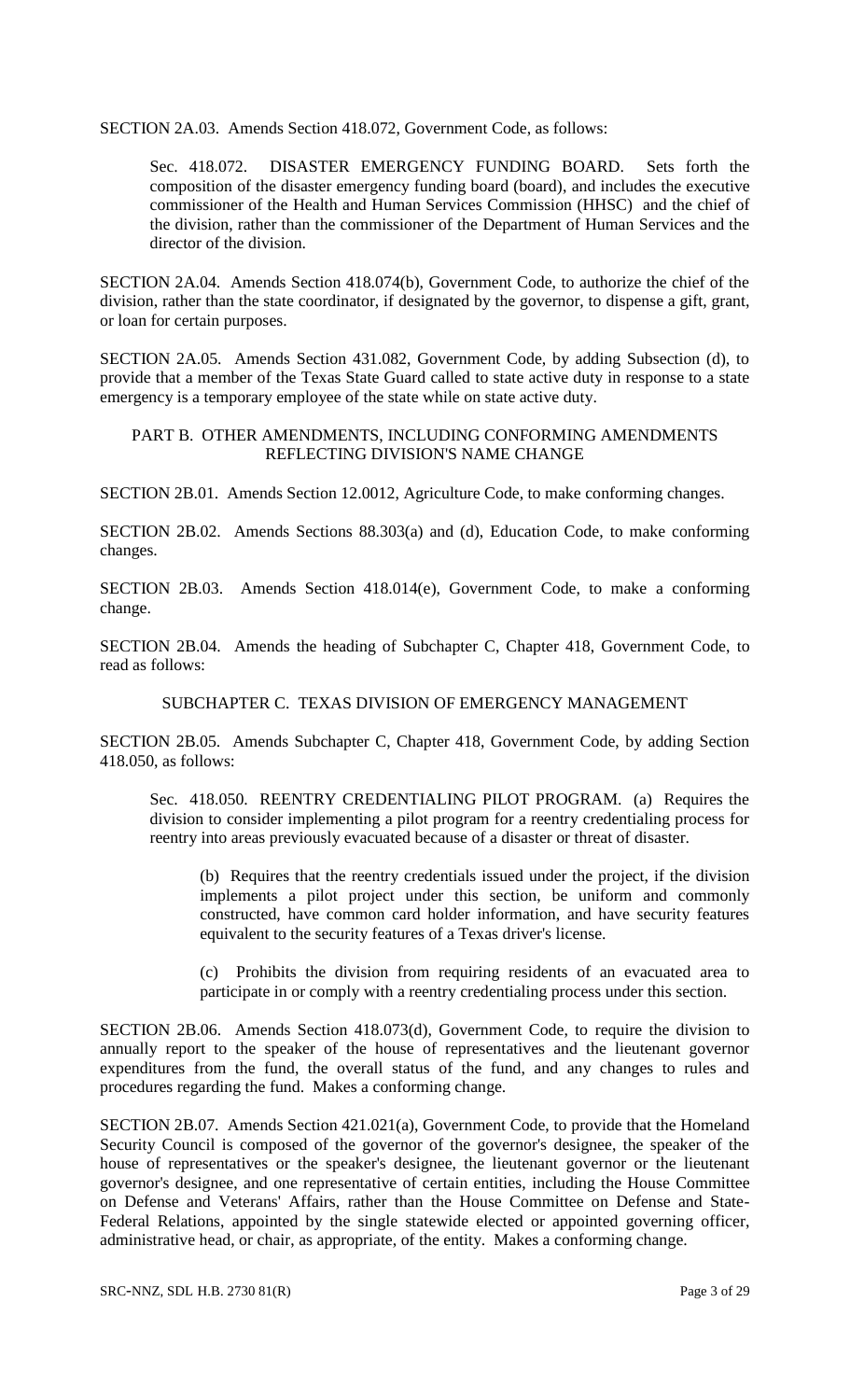SECTION 2B.08. Amends Section 661.907(b), Government Code, to make a conforming change.

SECTION 2B.09. Amends Section 661.919(b), Government Code, to make a conforming change.

SECTION 2B.10. Amends Section 501.001(5), Labor Code, to make a conforming change and nonsubstantive changes.

SECTION 2B.11. Amends Sections 16.055(a) and (b), Water Code, as follows:

(a) Provides that the chief of division, rather than the coordinator of the division of emergency management of the office of the governor, is the state drought manager.

(b) Sets forth the composition of the drought preparedness council and includes the Texas AgriLife, rather than Agricultural, Extension Service. Makes a conforming change.

SECTION 2B.12. Amends Section 1(3), Chapter 350 (S.B. 1101), Acts of the 71st Legislature, Regular Session, 1989 (Article 6419c, V.T.C.S.), to redefine "Division of Emergency Management."

SECTION 2B.13. Provides that a reference in law or a rule to the "governor's division of emergency management" or the "division of emergency management in the office of the governor" means the Texas Division of Emergency Management in DPS.

#### ARTICLE 3. ADMINISTRATIVE SUSPENSION OF DRIVER'S LICENSE FOR INTOXICATION OFFENSES

SECTION 3.01. Amends Section 524.038, Transportation Code, by amending Subsection (d) and adding Subsection (e), as follows:

(d) Provides that an affidavit from an expert witness, rather than a person, whose presence is timely requested under this section is inadmissible if the expert witness fails to appear at a hearing without a showing of good cause. Authorizes an affidavit under this section, otherwise, to be submitted in lieu of an appearance at the hearing by the expert witness, rather than by the breath test operator (operator), breath test technical supervisor (supervisor), or expert witness. Makes a conforming change.

(e) Provides that an affidavit from an operator or supervisor is admissible unless the judge determines that justice requires the operator or supervisor to be present.

SECTION 3.02. Amends Section 524.039, Transportation Code, as follows:

Sec. 524.039. APPEARANCE OF TECHNICIANS AT HEARING. (a) Authorizes the person who requested a hearing, not later than the fifth day before the date of a scheduled hearing, to apply to the State Office of Administrative Hearings (SOAH) to issue a subpoena for the attendance of the operator who took the specimen of the person's breath to determine alcohol concentration or the certified supervisor responsible for maintaining and directing the operation of the breath test instrument used to analyze the specimen of the person's breath, or both. Requires SOAH to issue the subpoena only on a showing of good cause. Deletes existing text requiring each requested person, notwithstanding Section 524.038, if not later than the fifth day before the date of a scheduled hearing DPS receives from the person who requested the hearing written notice, including a facsimile transmission, requesting the presence at the hearing of the operator or the supervisor, to appear at the hearing.

(b) Authorizes DPS to reschedule a hearing once not less than 48 hours before the hearing if a person subpoenaed, rather than the person requested to attend, under Subsection (a) is unavailable. Makes conforming changes.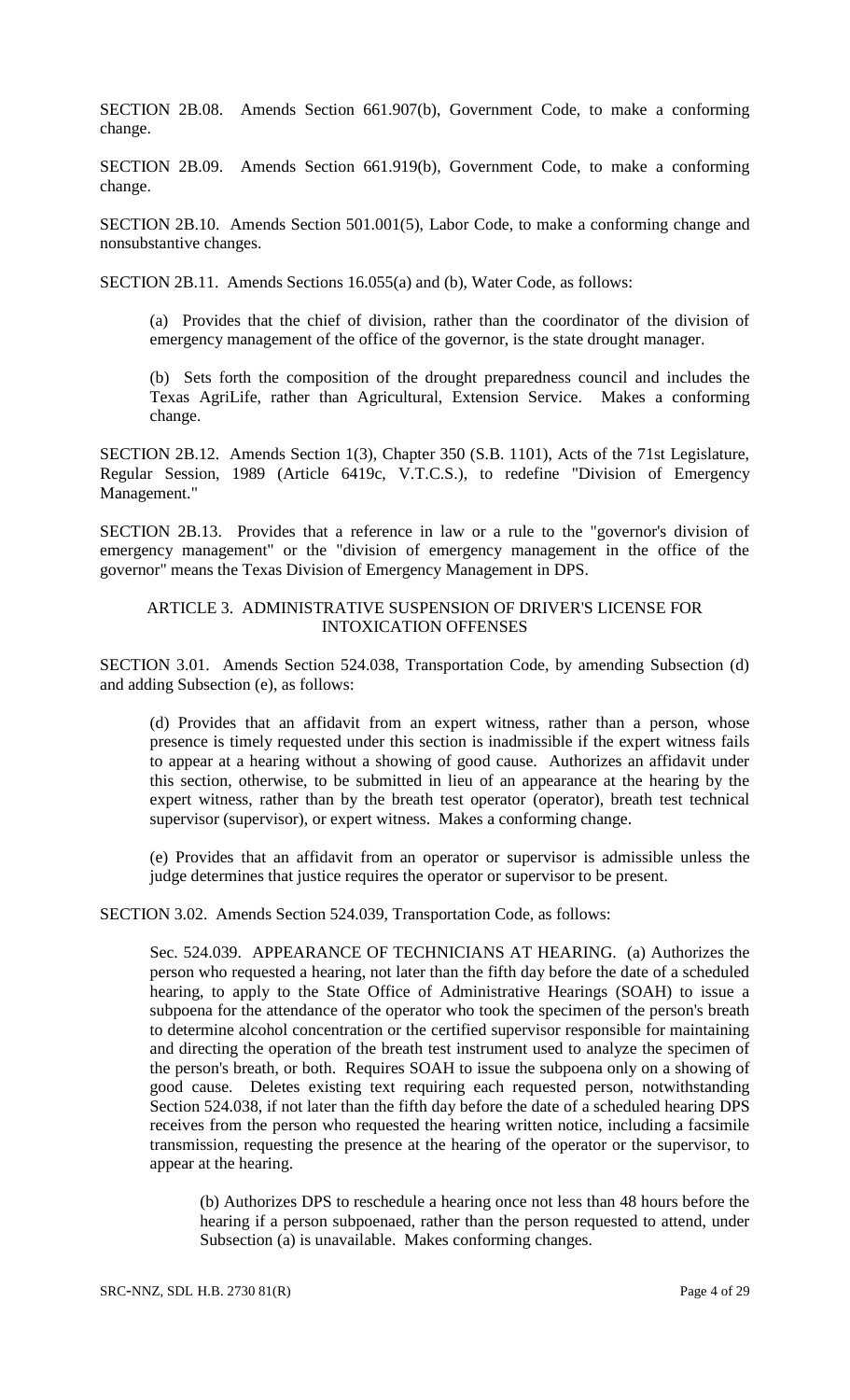SECTION 3.03. Makes application Sections 524.038 and 524.039, Transportation Code, as amended by this Act, prospective to September 1, 2009.

SECTION 3.04. Provides that this article takes effect September 1, 2009.

ARTICLE 4. CHANGES TO PRIVATE SECURITY ACT

SECTION 4.01. Amends Section 1702.002, Occupations Code, by amending Subdivisions (2), (3), (5), (11), (12), (13), (17), (19)-(21) and adding Subdivision (6-b), as follows:

(2) Redefines "branch office" to include a place other than the principal place of business as shown in Texas Private Security Board (board) records, rather than Texas Commission on Private Security (TCPS) records.

(3) Makes a conforming change.

(5) Makes a conforming change.

(6-b) Defines "endorsement."

(11) Makes a conforming change.

(12) Makes a conforming change.

(13) Makes a conforming change.

(17) Defines "personal protection officer endorsement," rather than "personal protection officer authorization." Makes a conforming change.

(19)-(21) Makes conforming changes.

SECTION 4.02. Amends Section 1702.004, Occupations Code, as follows:

Sec. 1702.004. GENERAL SCOPE OF REGULATION. (a) Sets forth certain duties of the board and includes endorsing certain individuals and regulating endorsement holders. Makes a conforming and a nonsubstantive change.

(b) Requires the board to adopt rules necessary to comply with Chapter 53 (Consequences of Criminal Conviction) and in its rules under this section, to list the specific offenses for each category of regulated persons for which a conviction would constitute grounds for the board to take action under Section 53.021 (Authority to Revoke, Suspend, or Deny License). Deletes existing text providing that Chapter 53 does not apply to this chapter or to any licensing, regulatory, or disciplinary determinations made under this chapter.

SECTION 4.03. Amends the heading to Subchapter B, Chapter 1702, Occupations Code, to read as follows:

## SUBCHAPTER B. TEXAS PRIVATE SECURITY BOARD

SECTION 4.04. Amends Section 1702.021, Occupations Code, as follows:

Sec. 1702.021. New heading: BOARD MEMBERSHIP. (a) Makes no changes to this subsection.

(b) Makes a conforming change. Deletes existing Subsection (c), requiring the secretary of state, on presentation by a commission member of the constitutional oath taken by the member, together with the certificate of appointment, to issue a commission to the member as evidence of the member's authority to act as a commission member.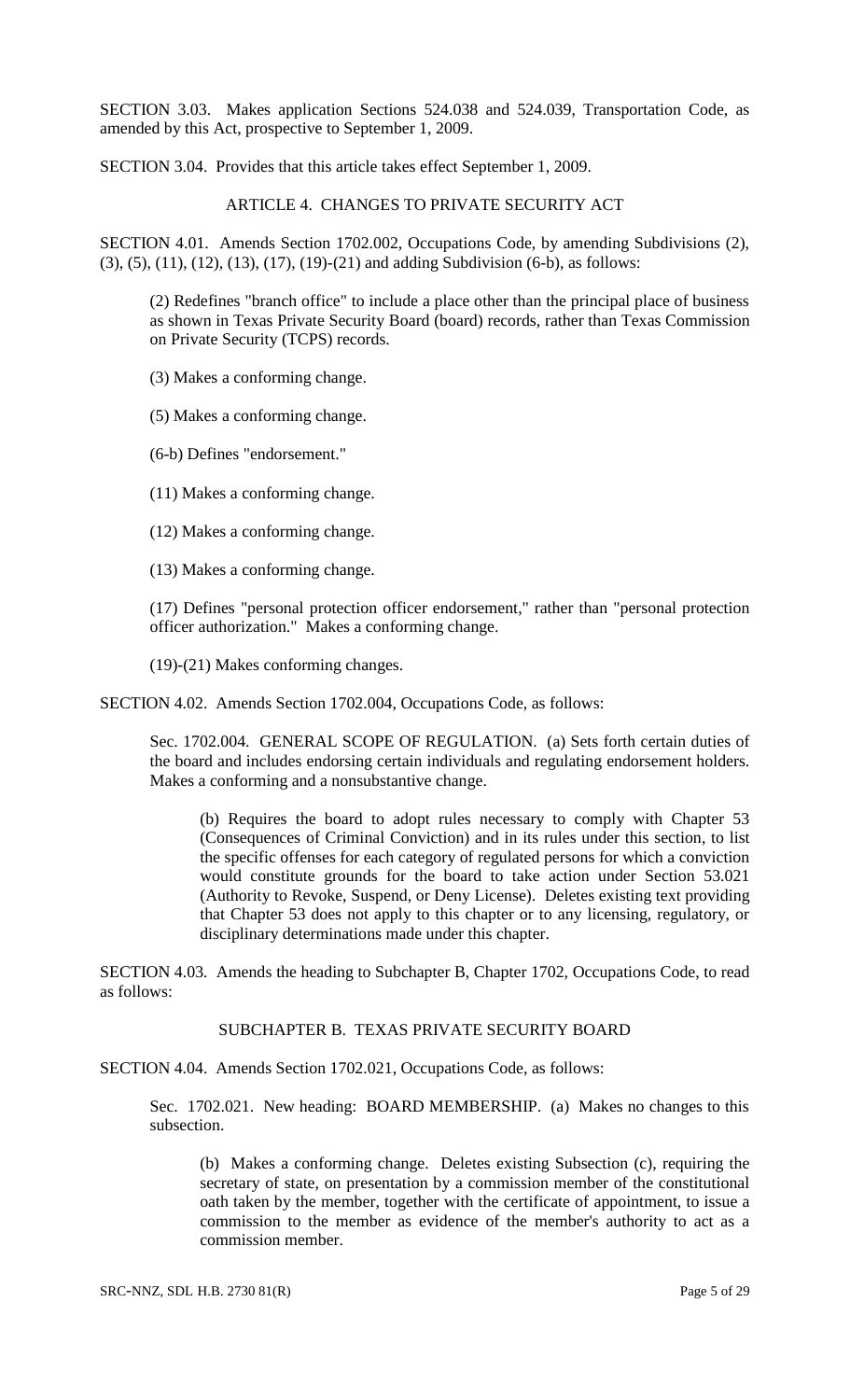SECTION 4.05. Amends Section 1702.023, Occupations Code, to make conforming changes.

SECTION 4.06. Amends Sections 1702.024(b) and (c), Occupations Code, as follows:

(b) Prohibits a person from being a board member, and from being a department employee whose primary duties include private security regulation and who is employed in a certain capacity. Make conforming changes.

(c) Makes conforming changes.

SECTION 4.07. Amends Section 1702.027, Occupations Code, as follows:

Sec. 1702.027. GROUNDS FOR REMOVAL. (a) Make conforming changes.

(b) Makes conforming changes.

(c) Requires the chief administrator, rather than the director, if the chief administrator has knowledge that a potential ground for removal exists, to notify the presiding officer of the board of the potential ground. Makes conforming changes.

SECTION 4.08. Amends Section 1702.028, Occupations Code, as follows:

Sec. 1702.028. PER DIEM; REIMBURSEMENT. (a) Makes conforming changes.

(b) Entitles a board member to reimbursement for travel, rather than transportation, expenses incurred while conducting board business, including expenses for transportation, meals, and lodging, as prescribed by the General Appropriations Act. Deletes existing text prohibiting a member from receiving compensation for travel expenses, including expenses for meals and lodging, other than transportation expenses.

SECTION 4.09. Amends Section 1702.029, Occupations Code, to make conforming changes.

SECTION 4.10. Amends Section 1702.030, Occupations Code, to make conforming changes.

SECTION 4.11. Amends the heading to Subchapter C, Chapter 1702, Occupations Code, to read as follows:

SUBCHAPTER C. CHIEF ADMINISTRATOR AND PERSONNEL

SECTION 4.12. Amends Section 1702.041, Occupations Code, as follows:

Sec. 1702.041. New heading: CHIEF ADMINISTRATOR. (a) Provides that the chief administrator is responsible for the administration of this chapter under the direction of the board. Makes conforming changes.

(b) Makes conforming changes.

SECTION 4.13. Amends Section 1702.042, Occupations Code, as follows:

Sec. 1702.042. PERSONNEL; CONFLICT OF INTEREST. Prohibits an employee of the department whose primary duties include private security regulation from having a financial or business interest, contingent or otherwise, in a security services contractor or investigations company or being licensed under this chapter. Makes a conforming change.

SECTION 4.14. Amends Section 1702.043, Occupations Code, to make conforming changes.

SECTION 4.15. Amends Section 1702.044, Occupations Code, to make conforming changes.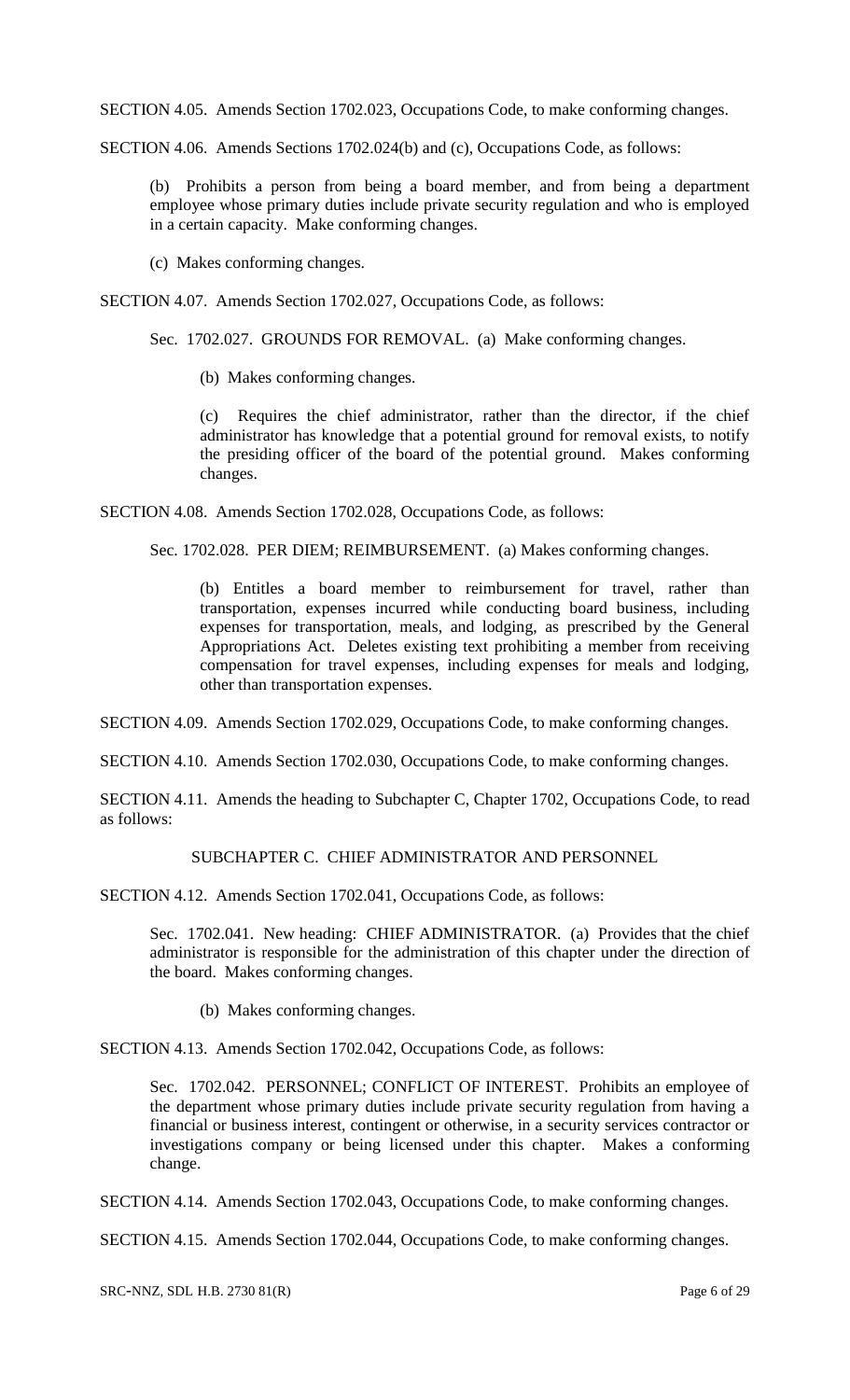SECTION 4.16. Amends the heading to Subchapter D, Chapter 1702, Occupations Code, to make a conforming change.

SECTION 4.17. Amends Section 1702.061, Occupations Code, as follows:

Sec. 1702.061. New heading: GENERAL POWERS AND DUTIES OF BOARD. (a)- (c) Makes conforming changes.

(d) Provides that the board has certain powers and duties, including to determine the qualifications of license holders, registrants, endorsement holders, and commissioned security officers. Makes conforming changes.

(e) Makes conforming changes. Deletes existing Subsection (f), authorizing the commission to commission investigators who are employed full-time by the commission as peace officers for the limited purpose of assisting the commission in investigating alleged violations of this chapter and of commission rules.

SECTION 4.18. Amends Subchapter D, Chapter 1702, Occupations Code, by adding Section 1702.0612, as follows:

Sec. 1702.0612. NEGOTIATED RULEMAKING AND ALTERNATIVE DISPUTE RESOLUTION. (a) Requires the board to develop and implement a policy to encourage the use of negotiated rulemaking procedures under Chapter 2008 (Negotiated Rulemaking), Government Code, for the adoption of board rules and appropriate alternative dispute resolution procedures under Chapter 2009 (Alternative Dispute Resolution for Use by Governmental Bodies), Government Code, to assist in the resolution of internal and external disputes under the board's jurisdiction.

(b) Requires that the board's procedures relating to alternative dispute resolution conform, to the extent possible, to any model guidelines issued by SOAH for the use of alternative dispute resolution by state agencies.

(c) Requires the board to designate a trained person to coordinate the implementation of the policy adopted under Subsection (a), serve as a resource for any training needed to implement the procedures for negotiated rulemaking or alternative dispute resolution, and collect data concerning the effectiveness of those procedures, as implemented by the board.

SECTION 4.19. Amends Section 1702.062, Occupations Code, as follows:

Sec. 1702.062. FEES. (a) Requires the board by rule to establish, reasonable and necessary fees that produce sufficient revenue to administer this chapter. Prohibits the fees from producing unnecessary fund balances. Deletes existing text prohibiting certain fees from exceeding certain amounts.

(b) Authorizes the board, rather than TCPS, in addition to other fees established under this chapter, to charge a fee each time the board requires a person regulated under this chapter to resubmit a set of fingerprints for processing by the board during the application process for a license, registration, endorsement, or commission. Requires the board to set the fee in an amount that is reasonable and necessary to cover the administrative expenses related to processing the fingerprints. Makes conforming changes.

(c) Makes a conforming change.

SECTION 4.20. Amends the heading to Section 1702.063, Occupations Code, to make a conforming change.

SECTION 4.21. Amends Section 1702.0635, Occupations Code, to make a conforming change.

SECTION 4.22. Amends Section 1702.064, Occupations Code, to make conforming changes.

SRC-NNZ, SDL H.B. 2730 81(R) Page 7 of 29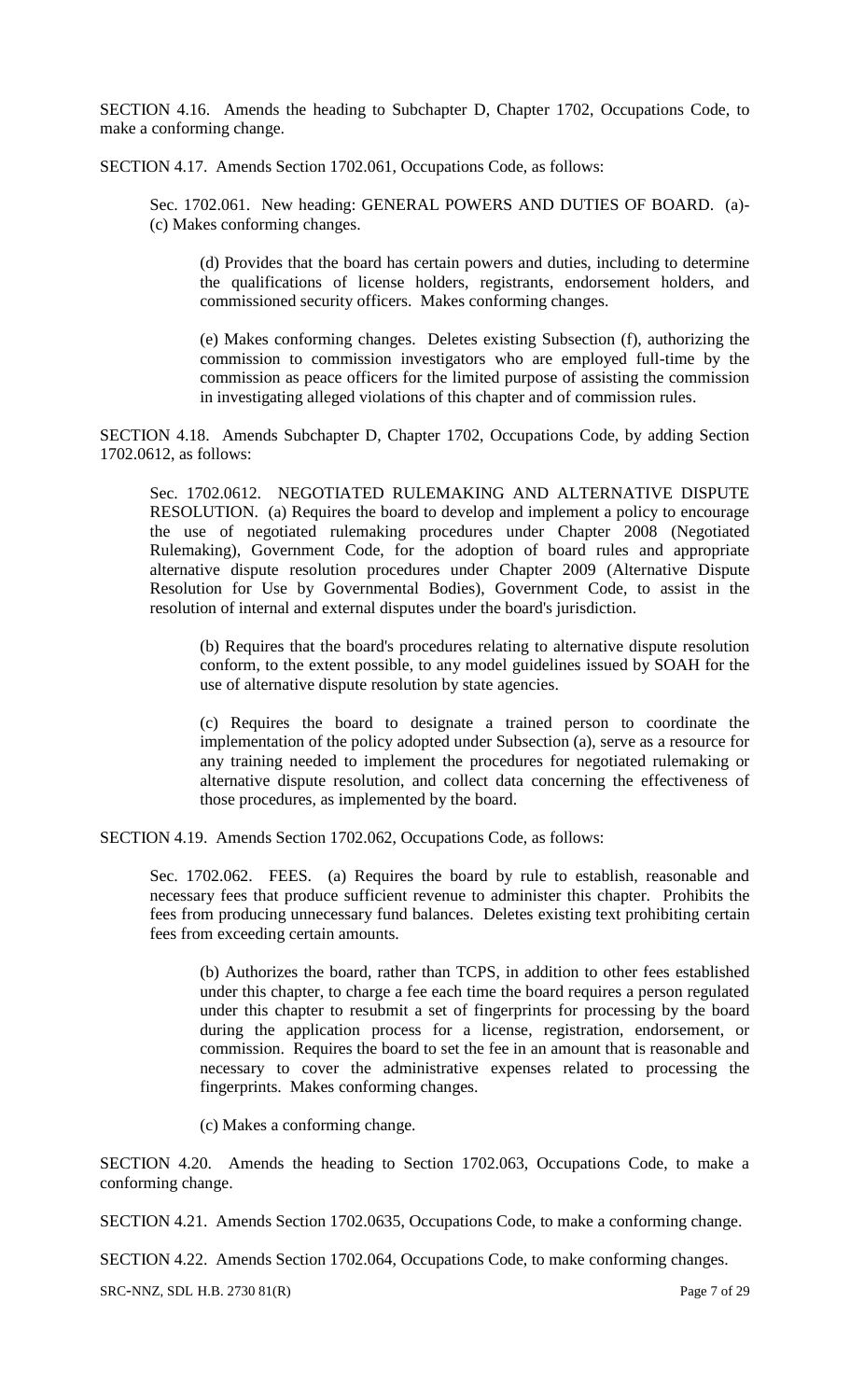SECTION 4.23. Amends Section 1702.0645, Occupations Code, to make conforming changes.

SECTION 4.24. Amends Section 1702.066, Occupations Code, to make conforming changes.

SECTION 4.25. Amends Section 1702.067, Occupations Code, to make conforming changes.

SECTION 4.26. Amends Section 1702.068, Occupations Code, to make a conforming change.

SECTION 4.27. Amends Section 1702.081, Occupations Code, to make conforming changes.

SECTION 4.28. Amends Section 1702.082, Occupations Code, as follows:

Sec. 1702.082. COMPLAINTS. (a) Requires the board to maintain a system to promptly and efficiently act on complaints filed with the board, information about parties to the complaint, the subject matter of the complaint, a summary of the results of the review or investigation of the complaint, and its disposition.

(b) Redesignates Subsection (c) as Subsection (b). Requires the board to make information available describing its procedures for complaint investigation and resolution.

(c) Creates this subsection from text of existing Subsection (e). Requires the board to periodically notify the complaint parties of the status of the complaint until final disposition.

Deletes existing text requiring TCPS by rule to establish methods by which consumers and service recipients are notified of the name, mailing address, and telephone number of TCPS for the purpose of directing complaints to TCPS. Deletes existing text authorizing TCPS to provide for that notice in certain ways. Deletes existing text requiring TCPS to maintain a file on each written complaint filed with TCPS and requiring that the file include the name of the person who filed the complaint, the date the complaint is received by TCPS, the name of each person contacted in relation to the complaint, and an explanation of the reason the file was closed, if the agency closed the file without taking action other than to investigate the complaint. Deletes existing text requiring TCPS to provide to the person filing the complaint a copy of TCPS's policies and procedures relating to complaint investigation and resolution. Deletes existing text requiring TCPS, unless it would jeopardize an undercover investigation, to provide to each person who is a subject of the complaint a copy of TCPS's policies and procedures relating to complaint investigation and resolution. Deletes existing text requiring TCPS, at least quarterly until final disposition of the complaint, to notify the person filing the complaint and each person who is a subject of the complaint of the status of the investigation unless the notice would jeopardize an undercover investigation. Makes nonsubstantive changes.

SECTION 4.29. Amends Section 1702.083, Occupations Code, to make conforming changes.

SECTION 4.30. Amends Section 1702.084, Occupations Code, to make conforming changes.

SECTION 4.31. Amends Section 1702.103, Occupations Code, as follows:

Sec. 1702.103. CLASSIFICATION AND LIMITATION OF LICENSES. (a) Sets forth the license classifications and includes Class F: level III training school license; Class O: alarm level I training school license; Class P: private business letter of authority license; Class X: government letter of authority license; and Class T: telematics license. Deletes existing text providing the license classification of Class D: electronic access control device license, covering operations of an electronic access control device company. Makes a nonsubstantive change.

(b) Provides that a license described by this chapter, rather than a Class A, B, C, or D license, does not authorize the license holder to perform a service for which the license holder has not qualified. Makes a conforming change.

SRC-NNZ, SDL H.B. 2730 81(R) Page 8 of 29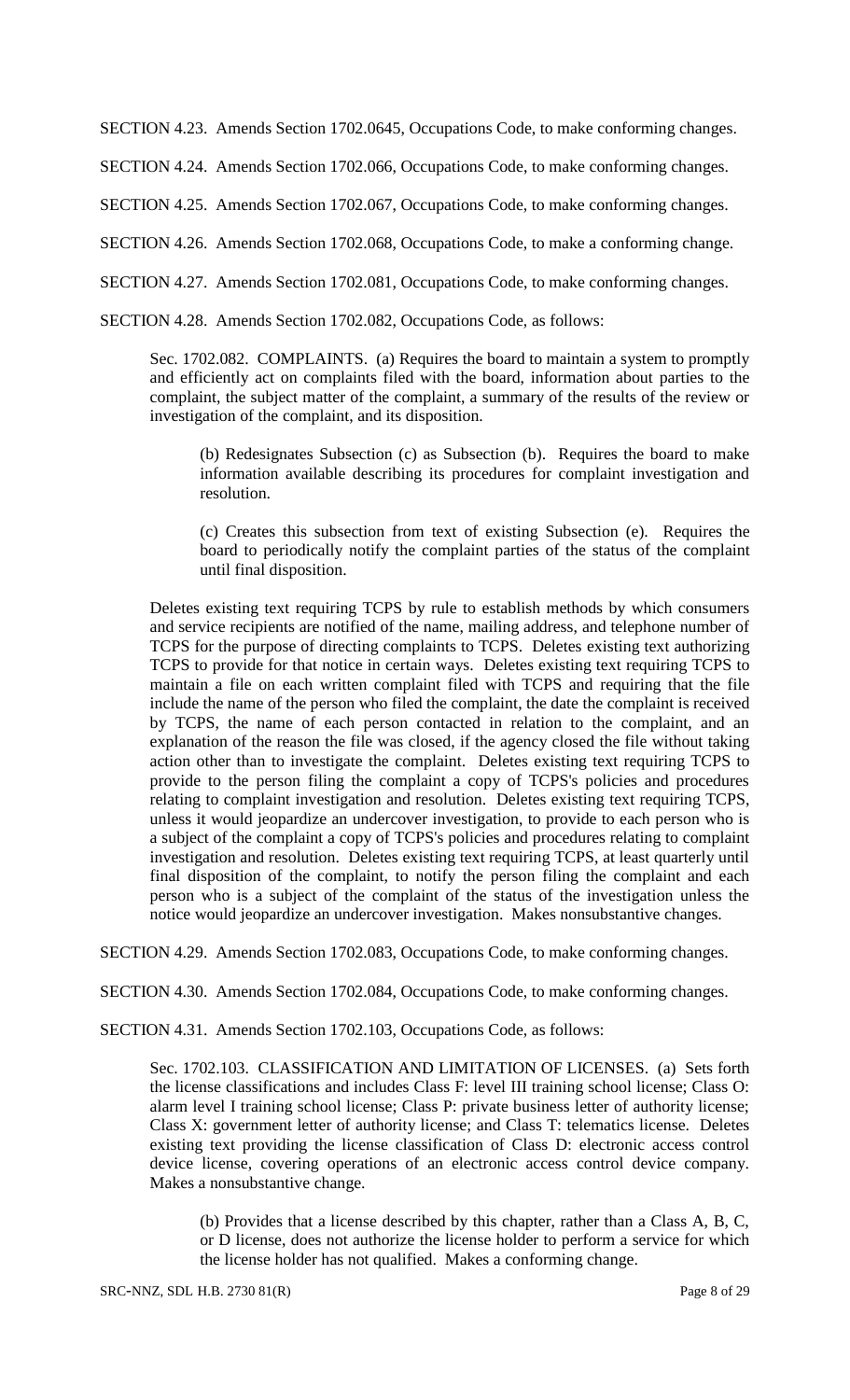(c)-(d) Makes conforming changes.

(e) Authorizes the board by rule to establish other license classifications for activities expressly regulated by this chapter and to establish qualifications and practice requirements consistent with this chapter for those license classifications.

SECTION 4.32. Amends Section 1702.110, Occupations Code, to require that an application for a license under this chapter be in the form prescribed by the board and include certain information, including a report from the Department of Public Safety of the State of Texas (DPS), rather than the Texas Department of Public Safety, stating the applicant's record of any convictions for a Class B misdemeanor or equivalent offense or a greater offense. Makes conforming changes.

SECTION 4.33. Amends Section 1702.111, Occupations Code, to make conforming changes.

SECTION 4.34. Amends Section 1702.112, Occupations Code, to make a conforming change.

SECTION 4.35. Amends Sections 1702.113(a) and (c), Occupations Code, as follows:

(a) Requires that an applicant for a license, certificate of registration, endorsement, or security officer commission or the applicant's manager be at least 18 years of age and not have certain offenses on his or her record. Deletes existing text providing that the applicant must not have been convicted in any jurisdiction of two or more felony offenses, unless full pardons have been granted for all convictions for reasons relating to wrongful convictions; have been convicted in any jurisdiction of a single felony or equivalent offense for which the 20th anniversary of the date of conviction has not occurred before the date of application, or a Class A misdemeanor or equivalent offense for which the 10th anniversary of the date of conviction has not occurred before the date of application, unless a full pardon has been granted for reasons relating to a wrongful conviction; or in the 10 years preceding the date of application, have been adjudicated as having engaged in delinquent conduct violating a penal law of the grade of felony. Makes nonsubstantive changes.

(c) Provides that for purposes of this section, an offense under the laws of this state, another state, or the United States is considered a Class B misdemeanor if the offense is not a felony or Class A misdemeanor and the offense at the time of conviction was designated by a law of this state as a Class B misdemeanor, contains all the elements of an offense designated by a law of this state as a Class B misdemeanor, or provides as a possible punishment confinement in a jail other than a state jail felony facility. Deletes existing text providing that for purposes of this section, an offense under the laws of this state, another state, or the United States is considered a felony if the offense at the time of conviction was designated by a law of this state as a felony, including a state jail felony; contains all the elements of an offense designated by a law of this state as a felony, including a state jail felony; or is punishable by confinement for one year or more in a penitentiary; or a Class A misdemeanor if the offense is not a felony and the offense at the time of conviction was designated by a law of this state as a Class A misdemeanor; contains all the elements of an offense designated by a law of this state as a Class A misdemeanor; or provides as a possible punishment confinement in a jail other than a state jail felony facility. Makes nonsubstantive changes.

SECTION 4.36. Amends Section 1702.114, Occupations Code, to make conforming changes.

SECTION 4.37. Amends Section 1702.115, Occupations Code, to make conforming changes.

SECTION 4.38. Amends Section 1702.116, Occupations Code, as follows:

Sec. 1702.116. QUALIFICATIONS FOR GUARD DOG COMPANY LICENSE; INSPECTIONS. (a) Makes a conforming change.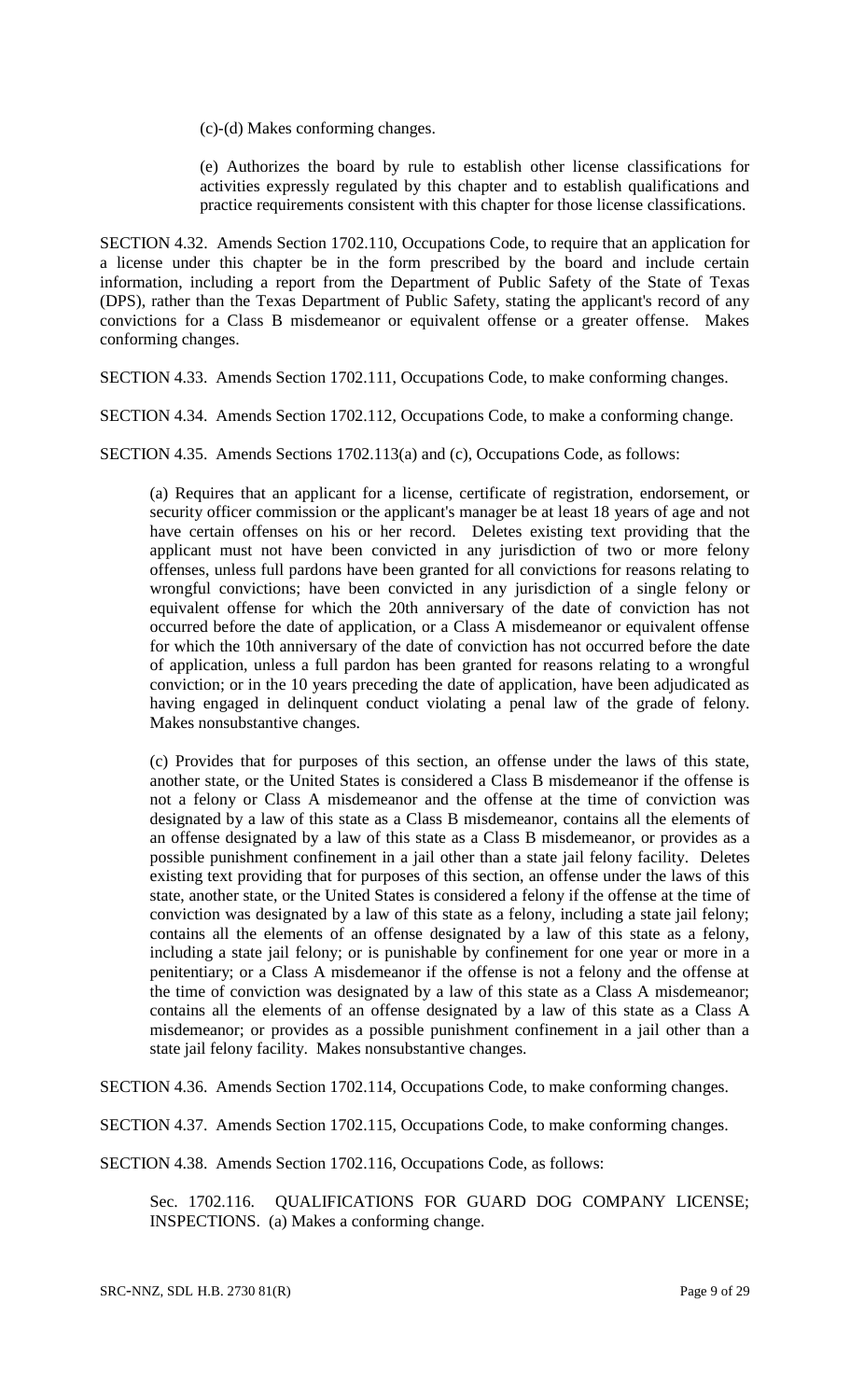(b) Requires the board to adopt rules, after consulting the Department of Sate Health Services (DSHS), rather than the Texas Department of Health, to ensure that the areas in which a guard dog company houses, exercises, or trains its animals are securely enclosed by a six-foot chain-link fence or made equally secure. Makes a conforming change.

(c) Makes a conforming change.

SECTION 4.39. Amends Sections 1702.117(a), (c), and (d), Occupations Code, as follows:

(a) Requires the board to require an applicant for a commission, license, registration, or endorsement under this chapter or the applicant's manager to demonstrate qualifications in the person's license classification, including knowledge of applicable state laws and board rules, by taking an examination to be determined by the board. Makes conforming changes.

(c) and (d) Makes conforming changes.

SECTION 4.40. Amends Section 1702.118, Occupations Code, to make conforming changes.

SECTION 4.41. Amends Section 1702.1183, Occupations Code, to make conforming changes.

SECTION 4.42. Amends Section 1702.1186, Occupations Code, to make conforming changes.

SECTION 4.43. Amends Section 1702.120(b), Occupations Code, to make a conforming change.

SECTION 4.44. Amends Section 1702.121, Occupations Code, to make conforming changes.

SECTION 4.45. Amends Section 1702.122, Occupations Code, to make a conforming change.

SECTION 4.46. Amends Section 1702.123, Occupations Code, to make conforming changes.

SECTION 4.47. Amends Section 1702.125, Occupations Code, to make conforming changes.

SECTION 4.48. Amends Sections 1702.127(b) and (c), Occupations Code, to make conforming changes.

SECTION 4.49. Amends Section 1702.129, Occupations Code, to make conforming changes.

SECTION 4.50. Amends Section 1702.131, Occupations Code, to make a conforming change.

SECTION 4.51. Amends Section 1702.161(b), Occupations Code, to make a conforming change.

SECTION 4.52. Amends Section 1702.162, Occupations Code, to make conforming changes.

SECTION 4.53. Amends Section 1702.165, Occupations Code, to make conforming changes.

SECTION 4.54. Amends Section 1702.167, Occupations Code, to make conforming changes.

SECTION 4.55. Amends Sections 1702.1675(a)-(f) and (i), Occupations Code, to make conforming changes.

SECTION 4.56. Amends Section 1702.168, Occupations Code, to make conforming changes.

SECTION 4.57. Amends Sections 1702.1685(b) and (d), Occupations Code, to make conforming changes.

SECTION 4.58. Amends Section 1702.171, Occupations Code, to make conforming changes.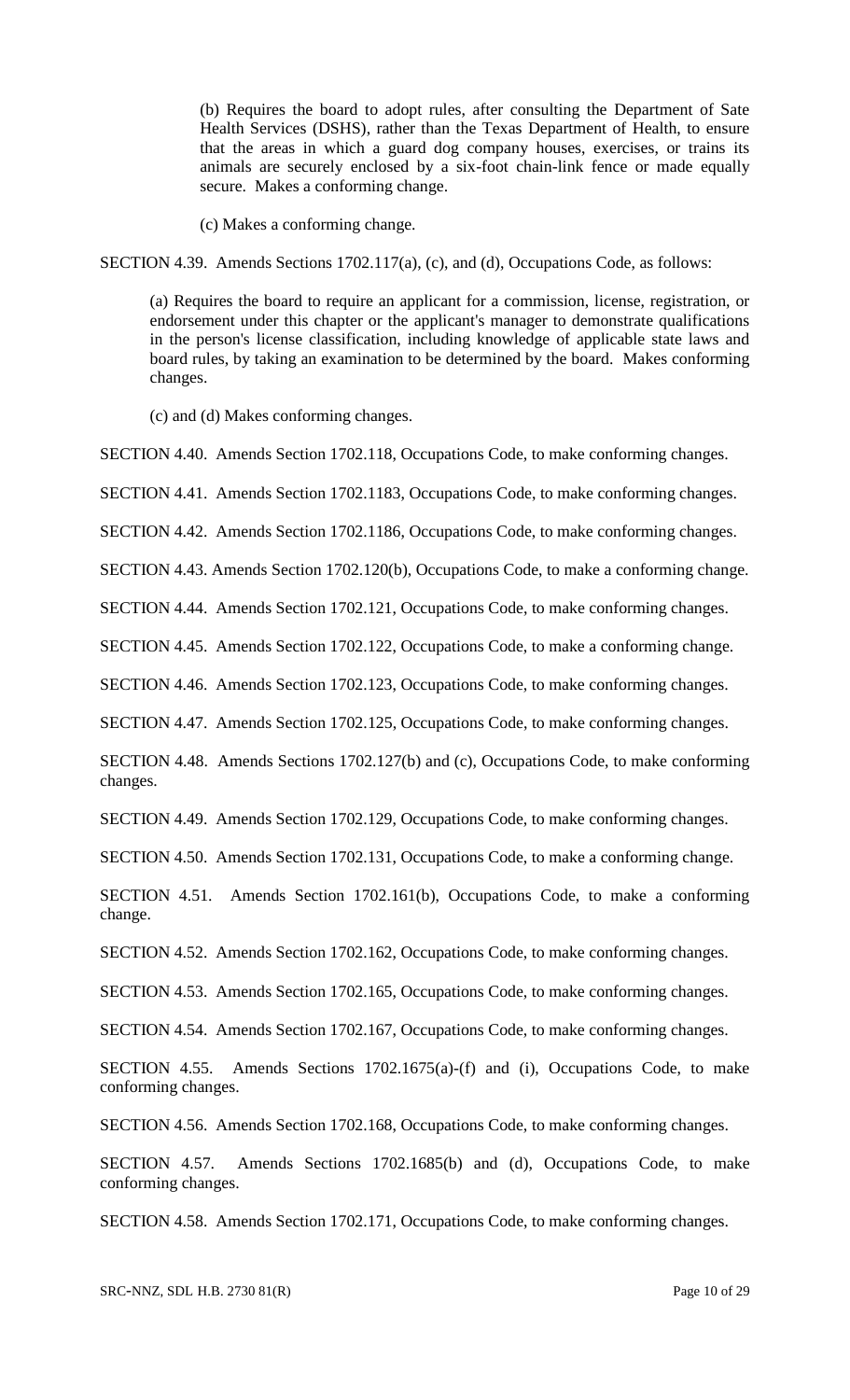SECTION 4.59. Amends Section 1702.183, Occupations Code, to require a security department of a private business or of a political subdivision that applies for a security officer commission for an individual employed by the security department to submit an application to the board for a letter of authority on a form provided by the board. Makes conforming changes.

SECTION 4.60. Amends the heading to Subchapter I, Chapter 1702, Occupations Code, to make a conforming change.

SECTION 4.61. Amends Section 1702.201, Occupations Code, to make conforming changes.

SECTION 4.62. Amends Section 1702.203, Occupations Code, to make conforming changes.

SECTION 4.63. Amends Section 1702.204, Occupations Code, to make conforming changes.

SECTION 4.64. Amends Section 1702.205(a), Occupations Code, to make a conforming change.

SECTION 4.65. Amends Section 1702.206, Occupations Code, to make conforming changes.

SECTION 4.66. Amends Section 1702.221, Occupations Code, as follows:

Sec. 1702.221. New heading: REGISTRATION AND ENDORSEMENT REQUIRED. (a) Requires an individual, to perform any activity regulated by this chapter, to register in accordance with the requirements of this chapter and related administrative rules, obtain the proper endorsement under Subsection (b), and be employed by a company licensed under this chapter.

(b) Redesignates existing Subsection (a) as Subsection (b). Requires an individual to obtain the appropriate endorsement, rather than to register, in accordance with the requirements of this chapter and related administrative rules if the individual is employed in certain professions, including an alarm instructor, a level 3 classroom or firearm instructor, a level 4 personal protection instructor, or an individual whose duties include performing another activity for which an endorsement is required under Subsection (e), or is an owner, officer, partner, or shareholder of a license holder. Makes nonsubstantive changes.

(c) Redesignates existing Subsection (b) as Subsection (c). Provides that registration and endorsement under this chapter does not preclude an individual from performing additional duties or services authorized by the individual's employer that are not regulated by this chapter. Requires an individual who performs more than one of the services that required an endorsement under this section to obtain an endorsement for each service.

(d) Requires a person holding a security officer commission, in addition to the services listed in Subsection (a), to also obtain an endorsement for personal protection if the individual performs the services described by Section 1702.202 (Personal Protection Officer).

(e) Authorizes the board by rule to require a person to hold an endorsement for performing other activity expressly regulated by this chapter.

SECTION 4.67. Amends Section 1702.2226(b), Occupations Code, to make a conforming change.

SECTION 4.68. Amends the heading to Subchapter J, Chapter 1702, Occupations Code, to read as follows:

SUBCHAPTER J. REGISTRATION AND ENDORSEMENT REQUIREMENTS; DUTIES OF REGISTRANT AND ENDORSEMENT HOLDER

SECTION 4.69. Amends Section 1702.228, Occupations Code, to make a conforming change.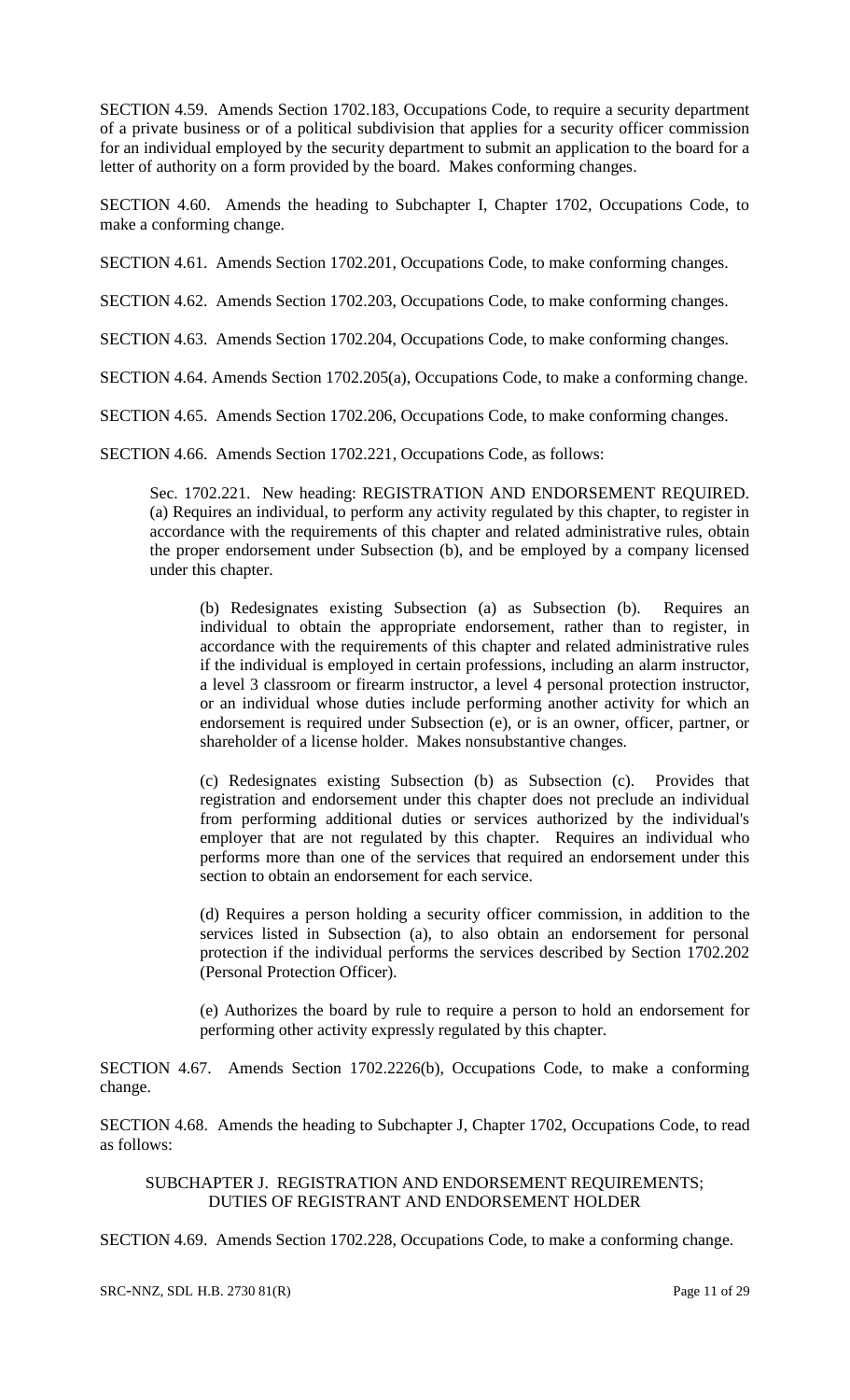SECTION 4.70. Amends Section 1702.230, Occupations Code, to make conforming changes.

SECTION 4.71. Amends Section 1702.2305, Occupations Code, to make conforming changes.

SECTION 4.72. Amends Section 1702.232, Occupations Code, to require that the pocket card for each registrant under this chapter contain certain information, including to state each endorsement held by the registrant and the date the endorsement expires. Makes nonsubstantive and conforming changes.

SECTION 4.73. Amends Section 1702.234, Occupations Code, to make conforming changes.

SECTION 4.74. Amends Section 1702.235, Occupations Code, to make a conforming change.

SECTION 4.75. Amends Section 1702.236, Occupations Code, as follows:

Sec. 1702.236. EXAMINATION AND TRAINING REQUIREMENTS FOR ELECTRONIC ACCESS CONTROL DEVICE INSTALLERS. (a) Requires the board to require an individual who applies for an endorsement, rather than for registration, as an electronic access control device installer to pass an examination given by the board or a person approved by the board. Makes conforming changes.

(b) Authorizes the board by rule, on and after September 1, 2005, to allow an electronic access control device installer to obtain or renew an endorsement, rather than a certificate of registration, by fulfilling the requirements of a boardapproved, industry-based education training program. Makes conforming changes.

SECTION 4.76. Amends Sections 1702.239(a), (b), and (d), Occupations Code, to make conforming changes.

SECTION 4.77. Amends Section 1702.240(b), Occupations Code, to make a conforming change.

SECTION 4.78. Amends Subchapter J, Chapter 1702, Occupations Code, by adding Section 1702.241, as follows:

Sec. 1702.241. JURISPRUDENCE EXAMINATION. (a) Authorizes the board to develop and administer at least twice each calendar year a jurisprudence examination to determine the knowledge that an applicant for an endorsement has of this chapter, board rules, and any other applicable laws of this state affecting the applicant's activities regulated under this chapter.

(b) Requires the board, before the board is authorized to administer a jurisprudence examination under this section, to adopt rules to implement this section, including rules related to the development and administration of the examination, examination fees, guidelines for reexamination, grading the examination, and providing notice of examination results. Authorizes the board to design different examinations for different types of endorsements.

SECTION 4.79. Amends Sections 1702.282(a), (c), and (e), Occupations Code, to make conforming changes.

SECTION 4.80. Amends Section 1702.283, Occupations Code, to make a conforming change.

SECTION 4.81. Amends Section 1702.285, Occupations Code, to make a conforming change.

SECTION 4.82. Amends Sections 1702.301(c)-(h), Occupations Code, to make conforming changes.

SECTION 4.83. Amends Section 1702.302, Occupations Code, to make conforming changes.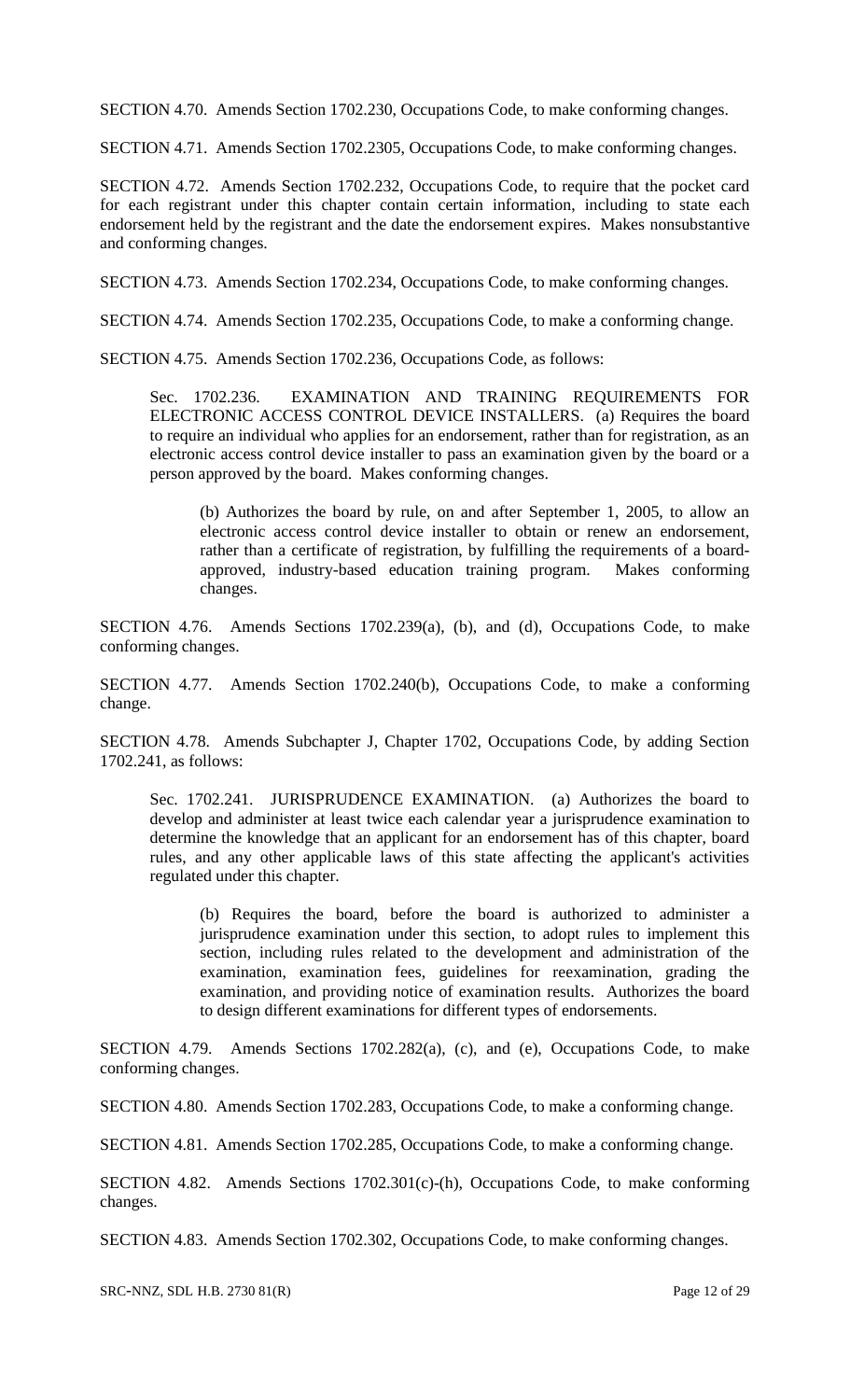SECTION 4.84. Amends Section 1702.303, Occupations Code, to make a conforming change.

SECTION 4.85. Amends Section 1702.304, Occupations Code, to make conforming changes.

SECTION 4.86. Amends Section 1702.307, Occupations Code, to make conforming changes.

SECTION 4.87. Amends Sections 1702.308(b) and (c), Occupations Code, to make conforming changes.

SECTION 4.88. Amends Section 1702.309(a), Occupations Code, to make conforming changes.

SECTION 4.89. Amends Sections 1702.321(b), (c), and (e), Occupations Code, to make conforming changes.

SECTION 4.90. Amends Sections 1702.361(a) and (b), Occupations Code, as follows:

(a) Makes conforming changes.

(b) Requires DPS to take disciplinary action described by Subsection (a) (relating to disciplinary actions) on proof of that the applicant, license holder, registrant, endorsement holder, or commissioned security officer has taken certain actions, including performed any service for which an endorsement is required under this chapter and either was not employed with a company licensed under this chapter at the time the service was performed or performed the service for a company licensed under this chapter that was not listed on the individual's registration without informing the board of the individual's employment with the company within a reasonable period. Makes conforming changes.

SECTION 4.91. Amends Section 1702.362, Occupations Code, to make conforming changes.

SECTION 4.92. Amends Section 1702.363, Occupations Code, to make a conforming change.

SECTION 4.93. Amends Sections 1702.364(a), (d), (f), and (h), Occupations Code, to make conforming changes.

SECTION 4.94. Amends Section 1702.365, Occupations Code, to make conforming changes.

SECTION 4.95. Amends Sections 1702.367(a) and (c)-(e), Occupations Code, to make conforming changes.

SECTION 4.96. Amends Section 1702.368, Occupations Code, to make conforming changes.

SECTION 4.97. Amends Subchapter O, Chapter 1702, Occupations Code, by adding Section 1702.372, as follows:

Sec. 1702.372. RECUSAL OF BOARD MEMBER. (a) Provides that a board member who participated in the investigation of a complaint or in informal settlement negotiations regarding the complaint is prohibited from voting on the matter at a board meeting related to the complaint and is required to state at the meeting the reason for which the member is prohibited from voting on the matter.

(b) Requires that a statement under Subsection (a)(2) (relating to the reason why the member may not vote) be entered into the minutes of the meeting.

SECTION 4.98. Amends Section 1702.381(b), Occupations Code, to make conforming changes.

SECTION 4.99. Amends Section 1702.386(a), Occupations Code, to make conforming changes.

SECTION 4.100. Amends Section 1702.3863(a), Occupations Code, to make a conforming change.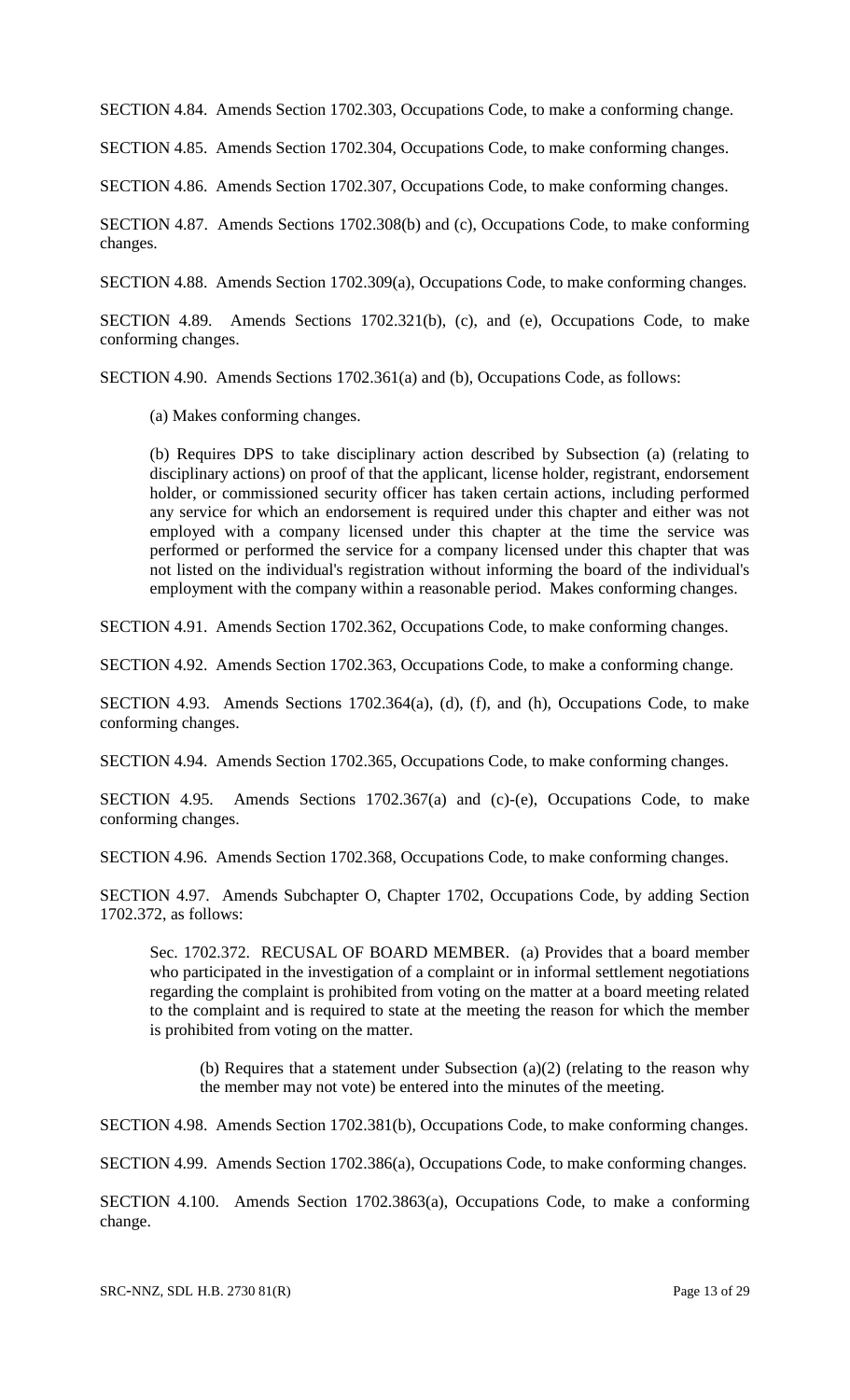SECTION 4.101. Amends Section 1702.387(a), Occupations Code, to make conforming changes.

SECTION 4.102. Amends Section 1702.388(b), Occupations Code, to make a conforming change.

SECTION 4.103. Amends Section 1702.402, Occupations Code, by amending Subsection (a) and adding Subsection (c), as follows:

(a) Provides that each day a violation continues or occurs is a separate violation for purposes of imposing a penalty. Prohibits the amount of each separate violation from exceeding \$5,000, rather than \$500.

(c) Requires the board by rule to develop a standardized penalty schedule based on the criteria listed in Subsection (b).

SECTION 4.104. Amends Section 1702.406(b), Occupations Code, to provide that judicial review is under the substantial evidence rule as provided by Subchapter G (Contested Cases: Judicial Review), Chapter 2001 (Administrative Procedure), Government Code.

SECTION 4.105. Repealer: Section 1702.002(4) (relating to the definition of "commission"), Occupations Code.

Repealer: Section 1702.003 (Application of Sunset Act), Occupations Code.

Repealer: Section 1702.045 (Career Ladder Program; Performance Evaluations), Occupations Code.

Repealer: Section 1702.046 (Equal Employment Opportunity Policy; Report), Occupations Code.

Repealer: Section 1702.047 (Administrative Staff), Occupations Code.

Repealer: Section 1702.065 (Powers and Duties Relating to Alarm Systems Installers; Certificates of Installation), Occupations Code.

Repealer: Section 1702.069 (Annual Report), Occupations Code.

Repealer: Section 1702.113(e) (relating to an individual's eligibility under this chapter not being affected by any relationship or lack thereof between the nature of the criminal charge or conviction and the regulated occupation), Occupations Code.

Repealer: Section 1702.364(j) (relating to an individual's eligibility under this section not being affected by any relationship or lack thereof between the nature of the criminal charge or conviction and the regulated occupation), Occupations Code.

Repealer: Subchapter K (Sellers Certificate), Occupations Code.

SECTION 4.106. (a) Requires the board and DPS, not later than January 1, 2010, to adopt the rules required by or under Section 1702.062, Occupations Code, as amended by this article. Provides that the fee schedule in effect under Section 1702.062, Occupations Code, before the effective date of this article is continued in effect until new fees are adopted under Section 1702.062, Occupations Code, as amended by this article.

(b) Provides that the requirement to pass a jurisprudence examination under Section 1702.241, Occupations Code, as added by this article, applies only to an individual who applies for a registration or endorsement under Chapter 1702 (Private Security), Occupations Code, on or after the date specified by the board in the event the board begins requiring applicants to pass a jurisprudence examination, but not earlier than September 1, 2010.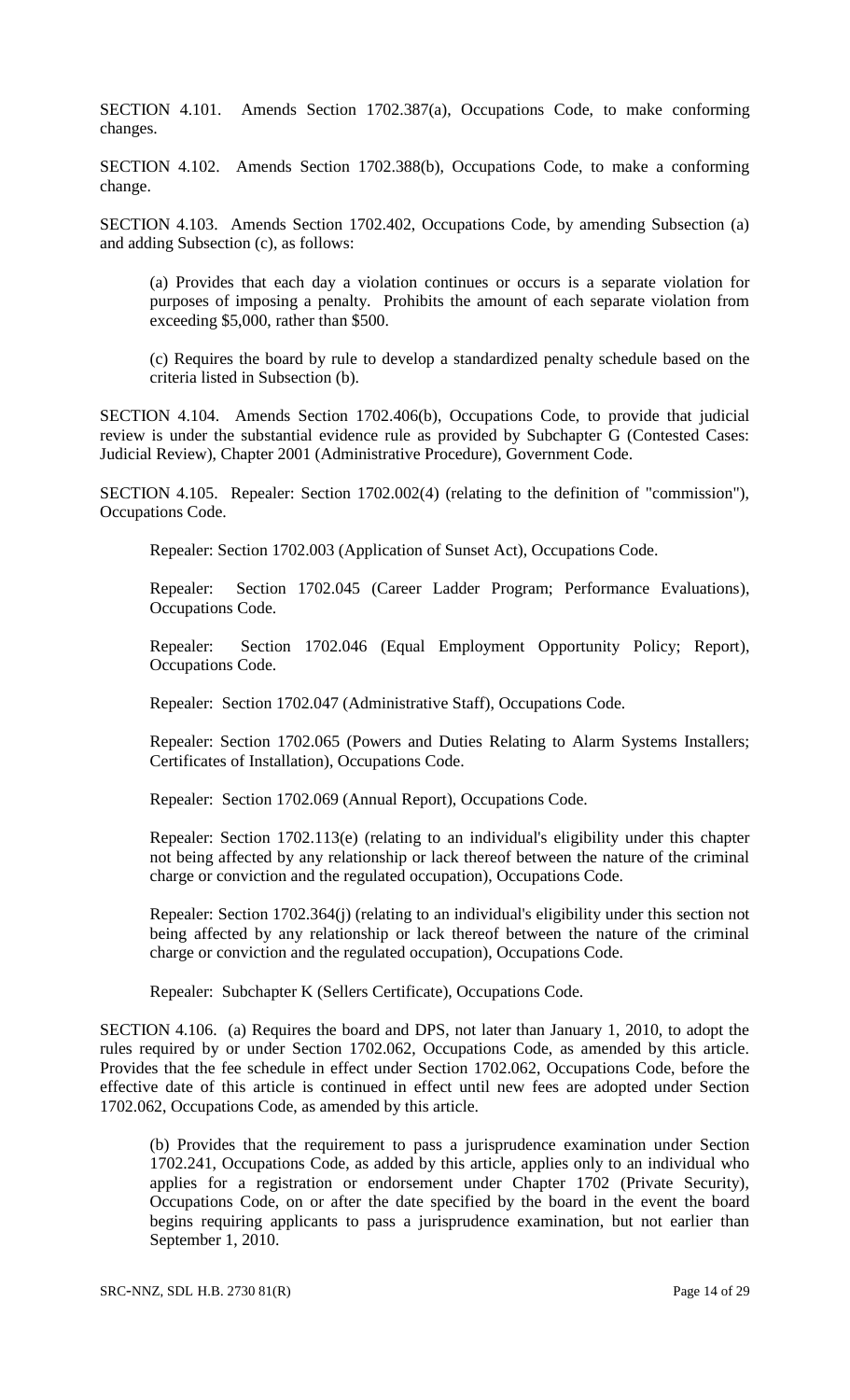(c) Provides that the changes in law made by this article related to the filing, investigation, or resolution of a complaint under Chapter 1702, Occupations Code, as amended by this article, apply only to a complaint filed with the board on or after the effective date of this article. Provides that a complaint filed before the effective date of this article is governed by the law as it existed immediately before that date, and the former law is continued in effect for that purpose.

(d) Provides that the changes in law made by this article governing the authority of the board and DPS to issue, renew, or revoke a license, registration, endorsement, or commission under Chapter 1702, Occupations Code, apply only to an application for an original or renewal license, registration, endorsement, or commission filed with the board under Chapter 1702, Occupations Code, as amended by this article, on or after the effective date of this article. Provides that an application filed before the effective date of this article is governed by the law in effect at the time the application was filed, and the former law is continued in effect for that purpose.

(e) Provides that the change in law made by this article with respect to conduct that is grounds for imposition of a disciplinary sanction applies only to conduct that occurs on or after the effective date of this article. Provides that conduct that occurs before the effective date of this article is governed by the law in effect on the date the conduct occurred, and the former law is continued in effect for that purpose.

(f) Provides that Section 1702.372, Occupations Code, as added by this article, applies only to a hearing conducted on or after the effective date of this article, regardless of the date on which the complaint was filed. Provides that a complaint on which a hearing is conducted before the effective date of this article is governed by the law in effect on the date the hearing was conducted, and the former law is continued in effect for that purpose.

(g) Requires the holder of a Class D license under Chapter 1702, Occupations Code, as amended by this article, to be considered to hold a Class B license on the effective date of this article. Authorizes the license holder, on the expiration of the Class D license, to renew the license as a Class B license.

SECTION 4.107. Provides that this article takes effect September 1, 2009.

#### ARTICLE 5. GENERAL PROVISIONS

SECTION 5.01. Amends Section 411.002, Government Code, by amending Subsection (c) and adding Subsections (d) and (e), as follows:

(c) Provides that unless continued in existence by Chapter 325 (Texas Sunset Act), DPS is abolished and Subsections (a) (relating to the purpose of DPS) and (b) (relating to the DPS having its headquarters in Austin) expire September 1, 2015, rather than September 1, 2009.

(d) Requires the Sunset Advisory Commission, not later than December 1, 2010, to review and prepare a written report for submission to the legislature on DPS's implementation of the recommendations in the 2008 audit of DPS's information technology system and a civilian business model for the operation of the driver's license division that focuses on improving customer service by using best practices in call center technology and monitoring customer service calls, expanding operating hours at driver's license offices, and decreasing the time DPS takes to send a replacement driver's license.

(e) Requires the Sunset Advisory Commission to submit the report required by Subsection (d) not later than February 15, 2011. Provides that this subsection and Subsection (d) expire August 31, 2011.

SECTION 5.02. Amends Section 411.0035, Government Code, as follows: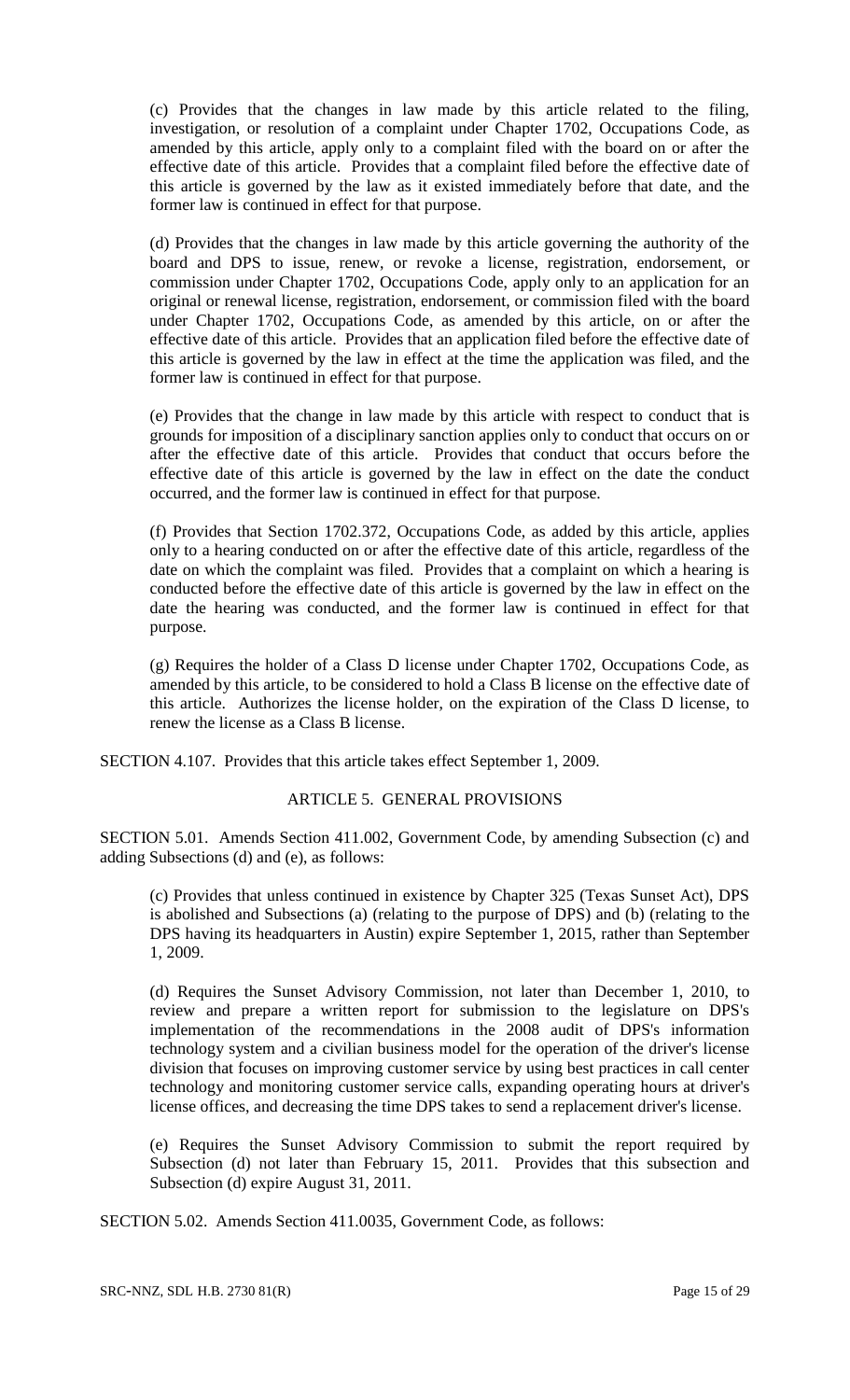Sec. 411.0035. MEMBER AND GENERAL COUNSEL RESTRICTION. (a) Defines "Texas trade association."

(b) Prohibits a person from being, rather than serving as, a member of the Public Safety Commission (commission) and from being a DPS employee employed in a "bona fide executive, administrative, or professional capacity," as that phrase is used for purposes of establishing an exemption to the overtime provisions of the federal Fair Labor Standards Act of 1938 (29 U.S.C. Section 201 et seq.), if the person is an officer, employee, or paid consultant of a Texas trade association in the field of law enforcement or private security or the person's spouse is an officer, manager, or paid consultant of a Texas trade association in the field of law enforcement or private security.

(c) Prohibits a person from being a member of the commission or acting as the general counsel to the commission if the person is required to register as a lobbyist under Chapter 305 (Registration of Lobbyists) because of the person's activities for compensation on behalf of a profession related to the operation of the commission.

SECTION 5.03. Amends Subchapter A, Chapter 411, Government Code, by adding Section 411.0042, as follows:

Sec. 411.0042. DIVISION OF RESPONSIBILITIES. Requires the commission to develop and implement policies that clearly separate the policymaking responsibilities of the commission and the management responsibilities of the public safety director (director) and the staff of DPS.

SECTION 5.04. Amends Subchapter A, Chapter 411, Government Code, by adding Section 411.0043, as follows:

Sec. 411.0043. TECHNOLOGY POLICY. Requires the commission to implement a policy requiring DPS to use appropriate technological solutions to improve DPS's ability to perform its functions. Requires that the policy ensure that the public is able to interact with DPS on the Internet.

SECTION 5.05. Amends Subchapter A, Chapter 411, Government Code, by adding Section 411.0044, as follows:

Sec. 411.0044. NEGOTIATED RULEMAKING AND ALTERNATIVE DISPUTE RESOLUTION. (a) Requires the commission to develop and implement a policy to encourage the use of negotiated rulemaking procedures under Chapter 2008 for the adoption of DPS rules and appropriate alternative dispute resolution procedures under Chapter 2009 to assist in the resolution of internal and external disputes under DPS's jurisdiction.

(b) Requires that DPS's procedures relating to alternative dispute resolution conform, to the extent possible, to any model guidelines issued by SOAH for the use of alternative dispute resolution by state agencies.

(c) Requires the commission to designate a trained person to coordinate the implementation of the policy adopted under Subsection (a), serve as a resource for any training needed to implement the procedures for negotiated rulemaking or alternative dispute resolution, and collect data concerning the effectiveness of those procedures, as implemented by DPS.

SECTION 5.06. Amends Section 411.005, Government Code, by amending Subsections (a) and (c) and adding Subsection (d), as follows:

(a) Requires the commission to appoint a citizen of the United States, rather than a citizen of this state, as public safety director.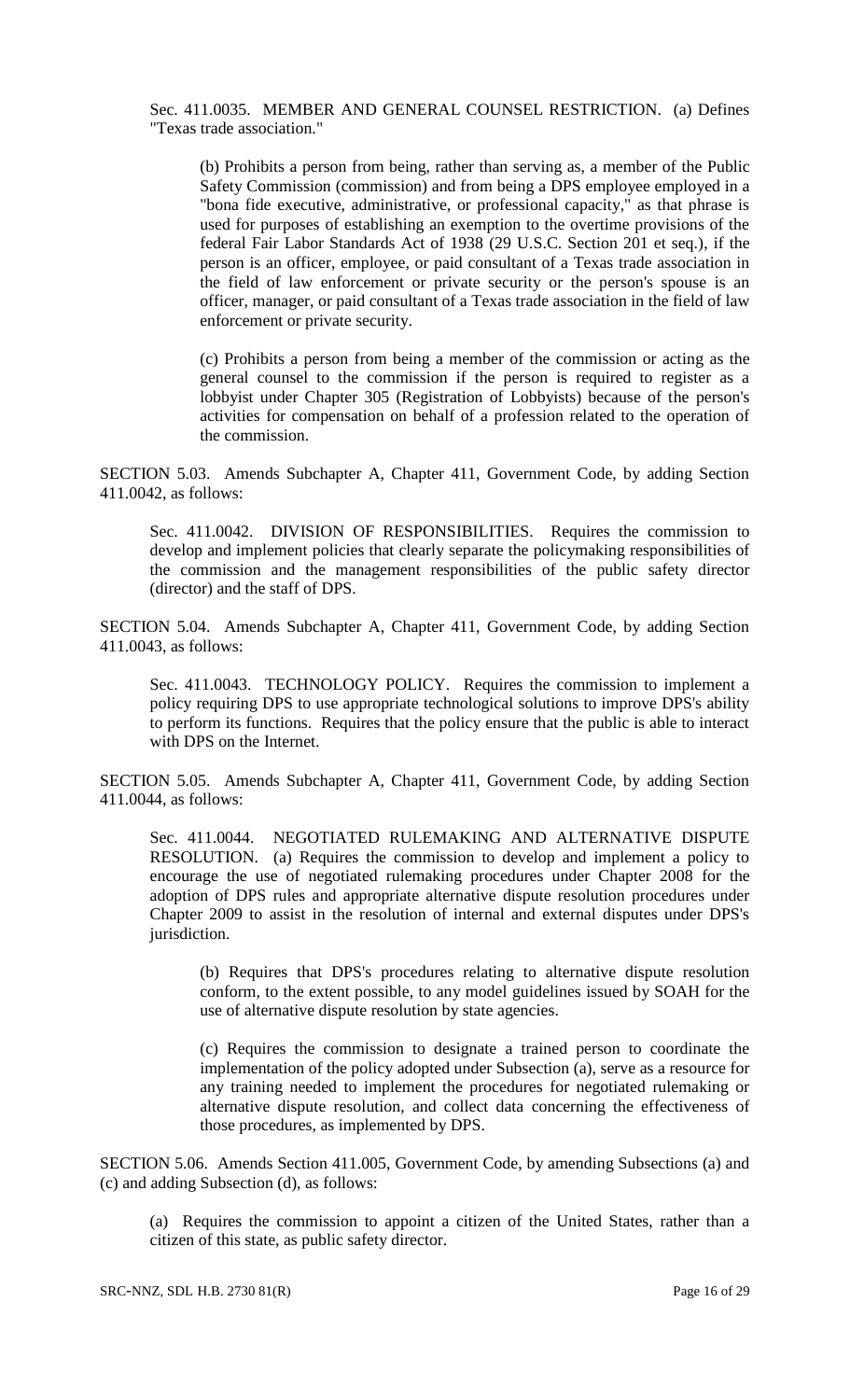(c) Requires the director and each assistant director, during the six-year period before appointment to DPS as the director or as an assistant director, to have been serving for a period of not less than five consecutive years as a full-time peace officer commissioned by a state, federal, local, or tribal law enforcement agency and the head of or a senior manager in a state, federal, local or tribal law enforcement agency. Deletes existing text requiring the director and an assistant director to have five years' experience, preferably in police or public administration.

(d) Creates this subsection from existing text. Makes no changes to this subsection.

SECTION 5.07. Amends Section 411.015(b), Government Code, to prohibit the division relating to the Texas Rangers from being abolished. Deletes existing text prohibiting the number of divisions from exceeding the number of divisions existing on August 22, 1957.

SECTION 5.08. Amends Sections 411.0195(a)-(c), Government Code, as follows:

(a) Requires DPS to maintain a system to promptly and efficiently act on complaints filed with DPS and requires DPS to maintain information about parties to the complaint, a summary of the results of the review or investigation of the complaint, and its disposition. Deletes existing text requiring DPS to prepare information of public interest describing the functions of DPS and DPS's procedures by which complaints are filed with and resolved by DPS. Deletes existing text requiring DPS to make the information available to the public and appropriate state agencies.

(b) Requires DPS to make information available describing its procedures for complaint investigation and resolution. Deletes existing text requiring the director by rule to establish methods by which consumers and service recipients are notified of the name, mailing address, and telephone number of DPS for the purpose of directing complaints to DPS.

(c) Requires DPS to periodically notify the complaint parties of the status of the complaint until final disposition. Deletes existing text requiring DPS to maintain a file on each written complaint filed with DPS and requiring that the file include certain information.

SECTION 5.09. Amends Section 411.188, Government Code, by adding Subsection (j), to authorize DPS to offer online, or allow a qualified handgun instructor to offer online, the continuing education instruction course and written section of the proficiency examination required to renew a license.

SECTION 5.10. Amends Section 411.190, Government Code, by adding Subsection (d-1), to require DPS to ensure that an applicant may renew certification under Subsection (d) from any county in this state by using an online format to complete the required retraining courses if the applicant is renewing certification for the first time or the applicant completed the required retraining courses in person the previous time the applicant renewed the certificate.

SECTION 5.11. Amends the heading to Section 411.244, Government Code, to read as follows:

Sec. 411.244. OFFICE OF INSPECTOR GENERAL.

SECTION 5.12. Amends Sections 411.244(a), (b), and (d)-(f), Government Code, as follows:

(a) Requires the commission to establish the office of inspector general, which is responsible for acting to prevent and detect criminal conduct with DPS and independently and objectively investigating criminal activity occurring in all divisions of DPS; allegations of wrongdoing by DPS employees; crimes committed on DPS property; and serious breaches of DPS policy. Deletes existing text requiring the director to establish the office of internal affairs.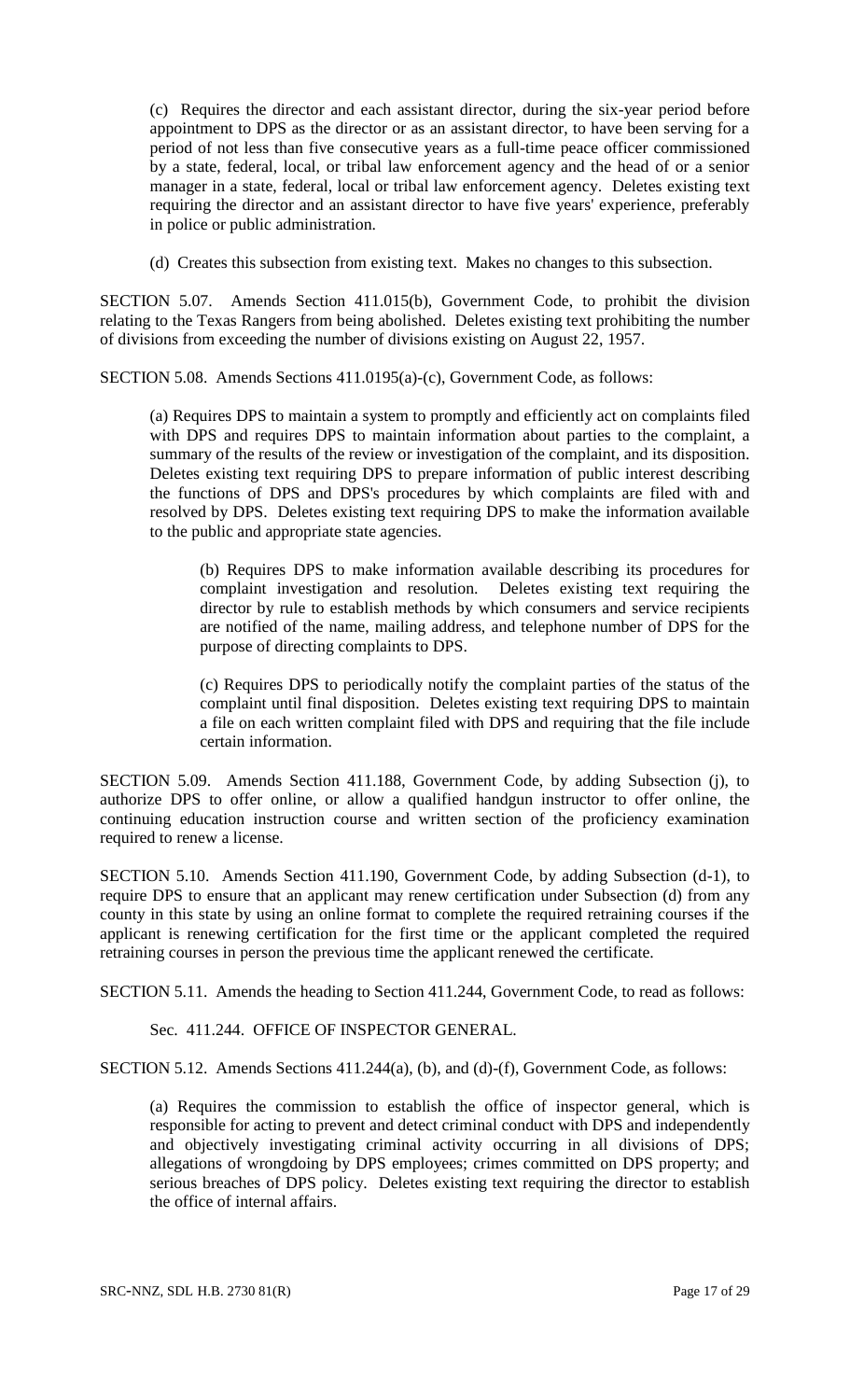(b) Provides that the office of inspector general, rather than the office of internal affairs, has original departmental jurisdiction over all investigations occurring on DPS property or involving DPS employees.

(d) Provides that the commission has direct oversight over the office of inspector general, including decisions regarding budget and staffing. Requires the commission to establish policies to ensure that the commission continues to oversee the office of internal affairs as required by this subsection and to ensure that the office of internal affairs retains and exercises its original jurisdiction under Subsection (b). Makes conforming changes.

(e) Makes conforming changes.

(f) Requires the inspector general to present certain information at each regularly scheduled commission meeting and at other appropriate times, including reports of investigations. Makes a conforming change.

SECTION 5.13. Repealer: Section 411.0195(d) (relating to the requirement of DPS to establish checkpoint procedures), Government Code.

Repealer: Section 411.0195(e) (relating to definitions of "motor vehicle," "vehicle," and "watercraft"), Government Code.

SECTION 5.14. Makes application of Section 411.0035, Government Code, as amended by this Act, prospective.

SECTION 5.15. Makes application of Section 411.0195, Government Code, as amended by this Act, prospective.

SECTION 5.16. Requires DPS to take action as necessary to ensure that an applicant is authorized to renew a qualified handgun instructor certification from any county in this state, as required by Section 411.190(d-1), Government Code, as added by this Act, not later than March 1, 2010.

SECTION 5.17. Requires DPS to develop customer service training requirements that at a minimum are required to be completed by the staff of the driver license division that interact with the public. Requires each new employee of the division that is required to complete this training, as a condition of employment, to do so by the end of the third month of employment. Requires each employee that the training applies to, thereafter, to participate annually in this training.

SECTION 5.18. Requires DPS to develop cultural diversity training requirements to be completed by all staff of the drivers license division. Requires each new employee of the division, as a condition of employment, to complete the training by the end of the third month of employment. Requires each employee in the division, thereafter, to participate annually in this training.

SECTION 5.19. Requires DPS to develop training requirements regarding proof of citizenship documents. Requires that this training, at a minimum, be completed by all staff in the drivers license division. Requires each new employee of the division, as a condition of employment, to complete the training by the end of the third month of employment. Requires each employee that the training applies to, thereafter, to participate annually in this training.

## ARTICLE 6. ADDITIONAL PROVISIONS

SECTION 6.01. Amends Section 411.00755(b), Government Code, to prohibit the personal records of a commissioned officer of DPS from being disclosed or otherwise made available to the public, except that DPS is required to release in accordance with Chapter 552, rather than notwithstanding Chapter 552, certain documents.

SECTION 6.02. Amends Section 411.192, Government Code, by amending Subsections (a) and (d) and adding Subsection (e), as follows:

SRC-NNZ, SDL H.B. 2730 81(R) Page 18 of 29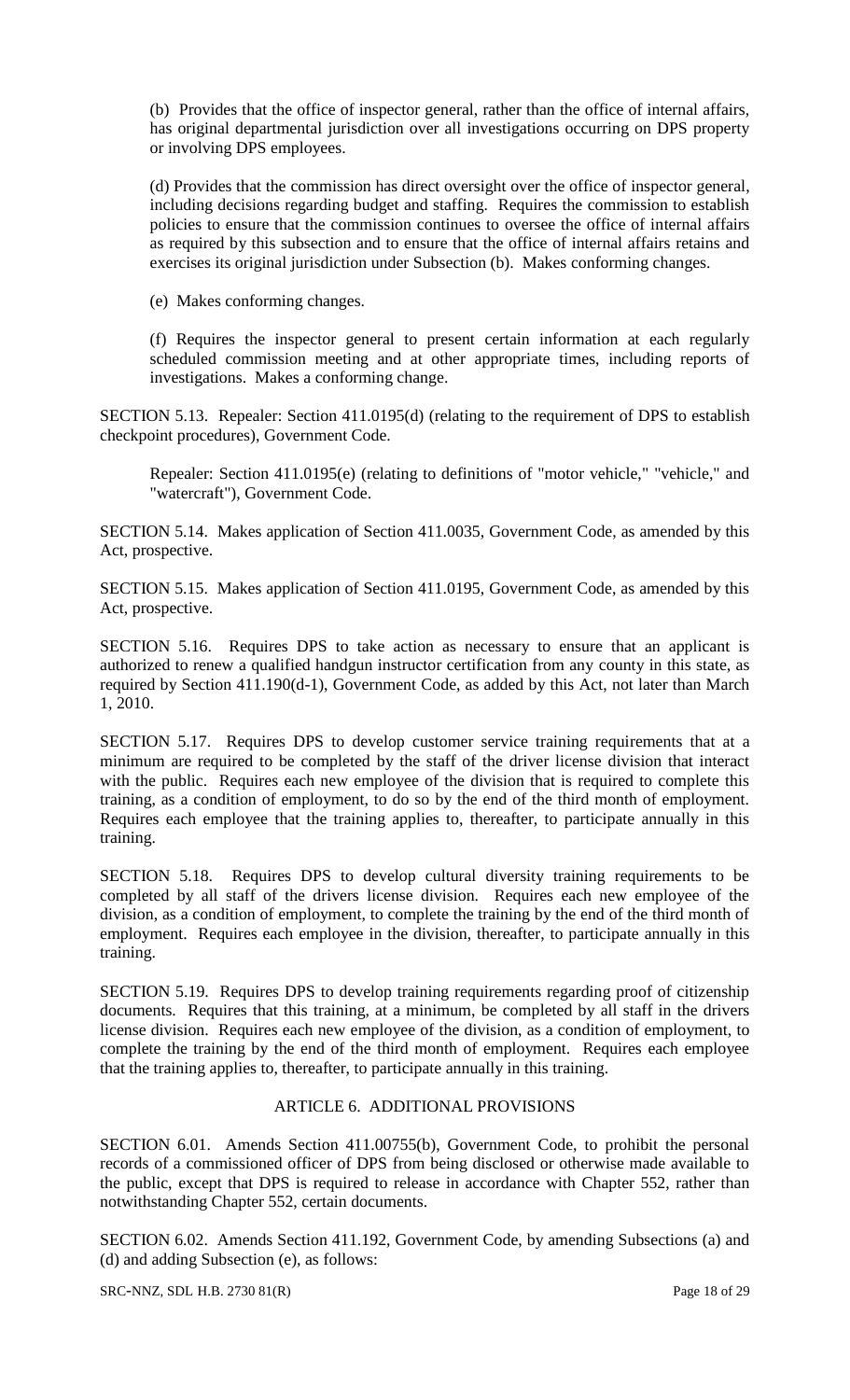(a) Provides that information on an individual subject to disclosure under this section includes the individual's name, date of birth, gender, race, zip code, telephone number, email address, and Internet website address. Makes a nonsubstantive change.

(d) Requires DPS, except as provided by Subsection (e), to make public and distribute to the public at no cost lists of individuals who are certified as qualified handgun instructors by DPS. Requires DPS to include on the lists each individual's name, telephone number, e-mail address, and Internet website address. Requires DPS to make the list available on DPS's Internet website. Makes nonsubstantive changes.

(e) Authorizes an individual who is certified as a qualified handgun instructor to request in writing that DPS not disclose all or part of the information described by Subsection (d) regarding the individual. Requires DPS to remove all or part of the individual's information from the list as requested.

SECTION 6.03. Amends the heading to Section 418.005, Government Code, to read as follows:

Sec. 418.005. EMERGENCY MANAGEMENT TRAINING FOR APPOINTED OFFICERS.

SECTION 6.04. Amends Subchapter A, Chapter 418, Government Code, by adding Section 418.0051, as follows:

Sec. 418.0051. EMERGENCY MANAGEMENT TRAINING FOR ELECTED PUBLIC OFFICERS. Authorizes an elected public officer of the state or of a political subdivision whose duties include emergency management responsibilities or who plays a role in emergency preparedness, response, or recovery to attend the training provided under Section 418.005 appropriate to the individual's position.

SECTION 6.05. Amends Section 614.151(2), Government Code, as added by Chapter 1159 (H.B. 12), Acts of the 80th Legislature, Regular Session, 2007, to redefine "law enforcement officer."

SECTION 6.06. Amends Section 614.152, Government Code, as added by Chapter 1159 (H.B. 12), Acts of the 80th Legislature, Regular Session, 2007, as follows:

Sec. 614.152. New heading: PHYSICAL FITNESS PROGRAMS AND STANDARDS. (a) Requires each law enforcement agency to adopt physical fitness programs that a law enforcement officer is required to participate in and physical fitness standards that a law enforcement officer is required to meet. Requires that the standards as applied to an officer directly relate to the officer's job duties and include individual fitness goals specific to the officer's age, weight, and gender. Deletes existing text requiring each law enforcement agency, out of appropriated funds, to adopt physical fitness standards that a law enforcement officer is required to meet to continue employment with the agency as a law enforcement officer.

(a-1) Requires each law enforcement agency to adopt a reward policy that provides for reward incentives to officers who participate in the program and meet the standards adopted under Subsection (a). Requires that the reward incentives under the policy be an amount of administrative leave of not more than four days per year.

(a-2) Authorizes an agency to adopt physical readiness standards independent of other law enforcement agencies.

(b) Provides that except as provided by Subsection (c), the inability of an officer to participate in a program or meet a standard adopted under Subsection (a) is just cause to transfer an officer to a position that is not compensated according to Schedule C of the position classification salary schedule prescribed by the General Appropriations Act. Deletes existing text providing that except as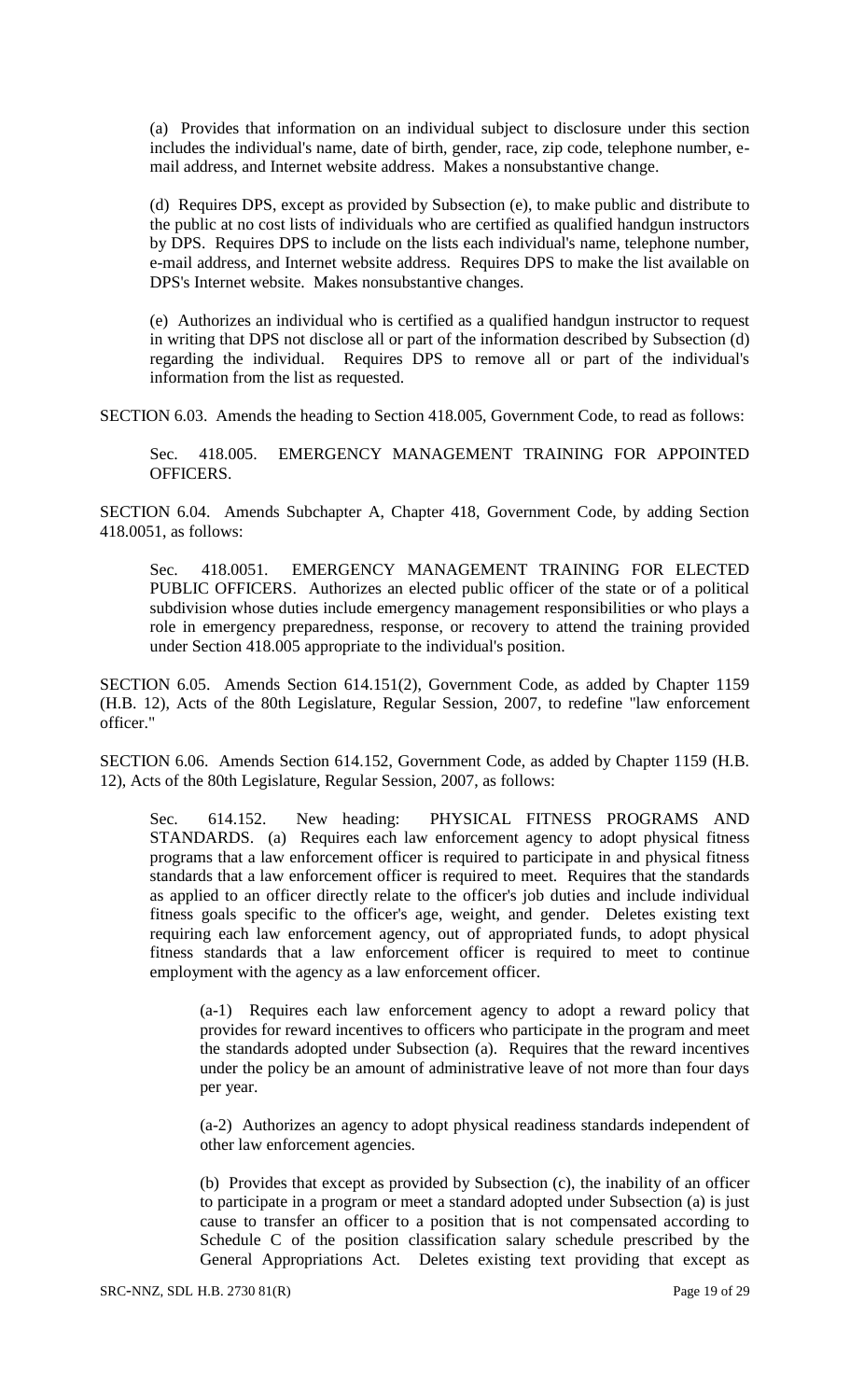provided by Subsection (c), a violation of a standard adopted under Subsection (a) is just cause to discharge an officer or for a law enforcement officer employed by the Parks and Wildlife Department and compensated according to Schedule B of the position classification salary schedule prescribed by the General Appropriations Act, transfer the officer to a position that does not require the employee to be a commissioned peace officer.

(c) Authorizes a law enforcement agency to exempt a law enforcement officer from participating in a program or meeting a standard under Subsection (a) based on the facts and circumstances of the individual case, including whether an officer was injured in the line of duty.

SECTION 6.07. Amends Section 411.171(4), Government Code, to redefine "convicted."

SECTION 6.08. Amends Section 521.005, Transportation Code, as follows:

Sec. 521.005. RULEMAKING AUTHORITY. (a) Creates this subsection from existing text.

(b) Prohibits DPS from adopting or implementing a new rule or directive that is consistent with the REAL ID Act of 2005 (49 U.S.C. Section 30301 et seq.), unless otherwise authorized by this chapter.

SECTION 6.09. Amends Subchapter C, Chapter 522, Transportation Code, by adding Section 522.034, as follows:

Sec. 522.034. HEALTH MANAGEMENT AND WELLNESS PROGRAM. (a) Requires DPS to establish a health management and wellness program to educate each applicant for a commercial driver's license or commercial driver learner's permit on health risks that may increase the risk that an operator may cause an accident while driving a commercial motor vehicle. Requires that the program, at a minimum, include information on high blood pressure, high cholesterol, and diabetes.

(b) Requires DPS to make the health management and wellness information required by Subsection (a) available to each applicant in person, at the time the applicant submits an application for a commercial driver's license or commercial driver learner's permit, and on DPS's Internet website.

SECTION 6.10. Amends Subchapter S, Chapter 521, Transportation Code, by adding Section 521.4565, as follows:

Sec. 521.4565. CONSPIRING TO MANUFACTURE COUNTERFEIT LICENSE OR CERTIFICATE. (a) Defines "combination," "conspires to commit," "profits," "criminal street gang," "conspires to manufacture or produce," "instrument," and "public servant" in this section.

(b) Provides that a person commits an offense if the person establishes, maintains, or participates in a combination or criminal street gang, or participates in the profits of a combination or criminal street gang, with the intent to manufacture or produce a forged or counterfeit instrument for the purpose of selling, distributing, or delivering the instrument. Authorizes an agreement that constitutes conspiring to manufacture or produce to be inferred from the acts of the parties.

(c) Provides that an offense under this section is a state jail felony, except that an offense committed by a public servant is a felony of the third degree.

SECTION 6.11. Amends Section 708.151, Transportation Code, as follows:

Sec. 708.151. NOTICE OF SURCHARGE. (a) Creates this subsection from existing text. Requires DPS to send notices as required by Subsection (b) to the holder of a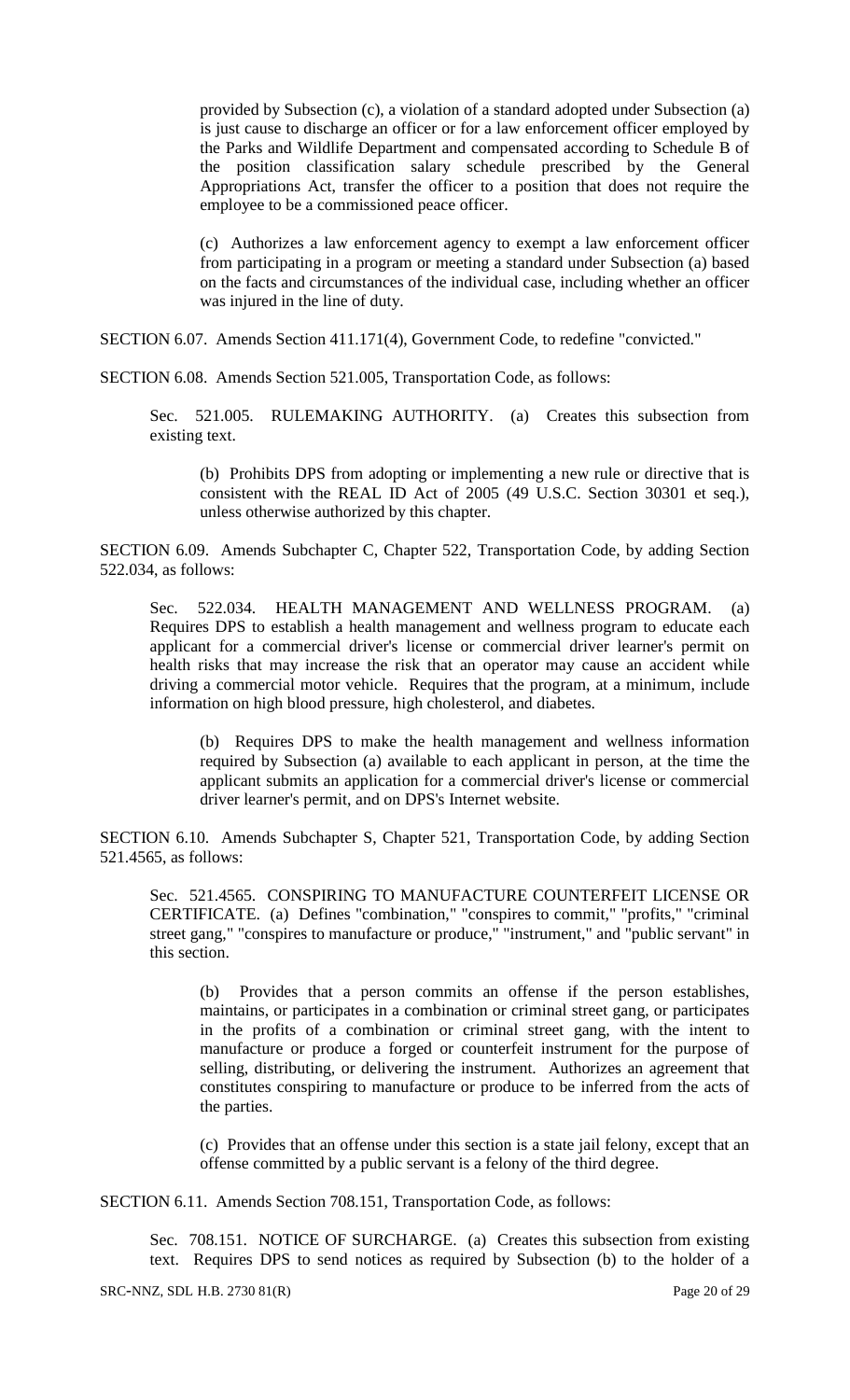driver's license when a surcharge is assessed on that license. Sets forth the requirements of each notice. Makes nonsubstantive changes.

(b) Requires DPS to send a first notice not later than the fifth day after the date the surcharge is assessed. Requires that any notice under this section also include a conspicuous notice regarding the ability of a person to qualify as indigent under Section 708.158 and the procedures to establish with DPS their indigent status so that they are authorized to qualify for the reduced surcharges as set forth in Section 708.158.

(c) Requires DPS, once a person is recognized as an indigent under Section 708.158, to send a new notification to that person which accurately reflects the reduced surcharges owed.

(d) Requires DPS, if on or before the 45th day after the date the first notice was sent the person fails to pay the amount of the surcharge or fails to enter into an installment payment agreement with DPS, to send a second notice. Requires DPS, if on or before the 60th day after the date the second notice was sent the person fails to pay the amount of the surcharge or fails to enter into an installment payment agreement with DPS, to send a third notice which advises the person that his/her driving privileges are suspended.

SECTION 6.12. Amends Section 708.152(a), Transportation Code, to provide that if on the 60th day, rather than before the 30th day, after the date DPS sends a second notice under Section 708.151 the person fails to pay the amount of a surcharge on the person's license or fails to enter into an installment payment agreement with DPS, the license of the person is automatically suspended. Prohibits the person's license from being suspended under this section before the 105th day after the surcharge was assessed by DPS.

SECTION 6.13. Amends Section 708.153(b), Transportation Code, to provide that a rule under this section may not require a person to pay a surcharge over a period of less than 36 consecutive months for surcharges in the amount of \$500 or more, may not require a person to pay a surcharge over a period of less than 24 consecutive months for surcharges of \$250 to \$499, and may not require a person to pay a surcharge over a period of less than 12 consecutive months for surcharges of \$249 or less; and may provide that if the person fails to make any required monthly installment payment, DPS is authorized to reestablish the installment plan upon receipt of a payment in the amount at least equal to a required monthly installment payment. Deletes existing text providing that a rule under this section may not permit a person to pay a surcharge over a period of more than 36 consecutive months and may provide that if the person fails to make a required installment payment, DPS is authorized to reestablish the installment plan or declare the amount of the unpaid surcharge immediately due and payable.

SECTION 6.14. Amends Section 708.157(c), Transportation Code, to require DPS, rather than authorize DPS, by rule to establish an indigency program for holders of a driver's license on which a surcharge has been assessed for certain offenses, as determined by DPS.

SECTION 6.15. Amends Subchapter D, Chapter 708, Transportation Code, by adding Section 708.158, as follows:

Sec. 708.158. INDIGENT STATUS AND REDUCTION OF SURCHARGES. (a) Requires DPS to waive 75 percent of all surcharges assessed under Chapter 708 (Driver Responsibility Program) for a person meeting the criteria set forth in Subsections (b) and (c) hereof.

(b) Requires DPS to waive 80 percent of all surcharges against a person who is indigent. Provides that for the purposes of this subsection, a person is indigent if the person provides evidence described by Subsection (c) to DPS.

(c) Requires a person to provide certain information to DPS that the person's income or the person's household income does not exceed 125 percent of the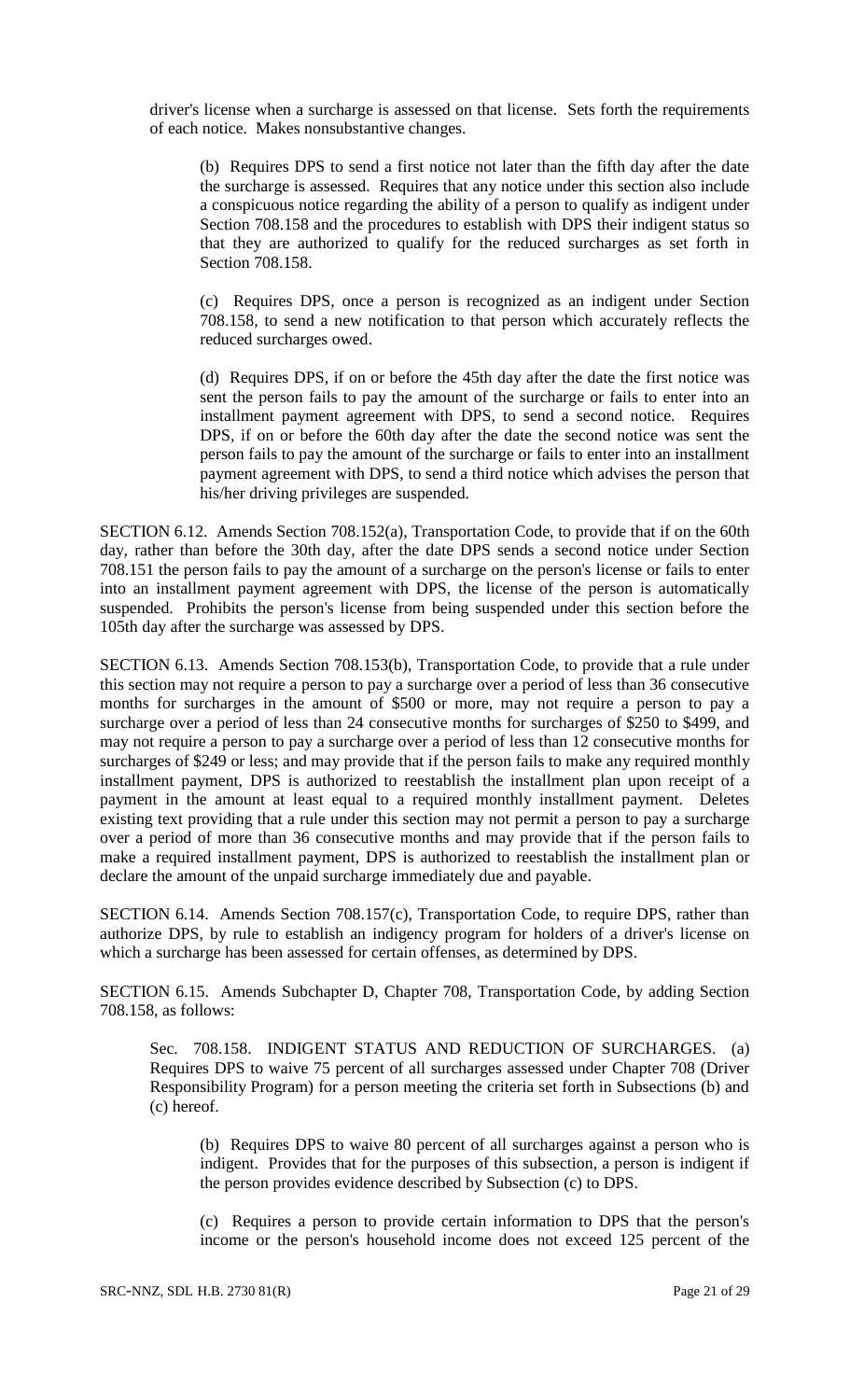applicable income level established by the federal poverty guidelines, and authorizes certain documentation to be used as such proof.

SECTION 6.16. Amends Article 2.131, Code of Criminal Procedure, as follows:

Art. 2.131. RACIAL PROFILING PROHIBITED. (a) Creates this subsection from existing text.

(b) Prohibits a civilian employee of DPS assigned to a driver's license facility of DPS from engaging in racial profiling in issuing an original, renewal, or duplicate driver's license, commercial driver's license, or professional identification certificate.

SECTION 6.17. Amends Article 2.132, Code of Criminal Procedure, by adding Subsection (g), to provide that to the extent that they can be made applicable, the provisions of Subsections (b)(1)-(5) also apply to civilian employees of DPS who are assigned to the driver's license facilities of DPS.

SECTION 6.18. Amends Section 22.0834, Education Code, by adding Subsection (k), to provide that the requirements of this section apply to an entity that contracts directly with a school district, open-enrollment charter school, or shared services arrangement and any subcontractor of the entity. Defines "subcontractor" for purposes of this subsection.

SECTION 6.19. (a) Defines "authorized employee," "department," and "pilot program" in this section.

(b) Requires DPS, if sufficient funds are available, to develop and implement a program in one or more counties of this state to pilot the use by authorized employees of a mobile fingerprint identification system to perform fingerprint checks in the field as an aid to law enforcement.

(c) Requires DPS, in implementing the pilot program, to use a portable, lightweight mobile fingerprint scanner developed for law enforcement that is secure, uses encrypted data transmissions for protection of the public, and does not require the authorized employee to carry additional equipment for the scanner to receive the data. Requires DPS to make its existing automated fingerprint identification system available for use during the period of the pilot program.

(d) Requires DPS to comply with all state procurement requirements in implementing the pilot program.

(e) Authorizes DPS to work with and enter into memorandums of understanding with municipalities to implement the pilot program.

(f) Prohibits an authorized employee, under the pilot program, from checking the fingerprint of a person without the verbal consent of that person.

(g) Authorizes DPS to extend the pilot program to additional counties if DPS determines that the expansion would be cost-effective.

(h) Requires DPS to begin implementation of the pilot program not later than January 1, 2010, and conduct the pilot program for at least 12 months.

(i) Requires DPS, not later than February 1, 2011, to report to the governor, lieutenant governor, the speaker of the house of representatives, and the Sunset Advisory Commission regarding the pilot program. Requires that the report include DPS's recommendations for continuation or expansion of the pilot program and an evaluation of DPS's use of the mobile fingerprint identification system, including certain evaluations.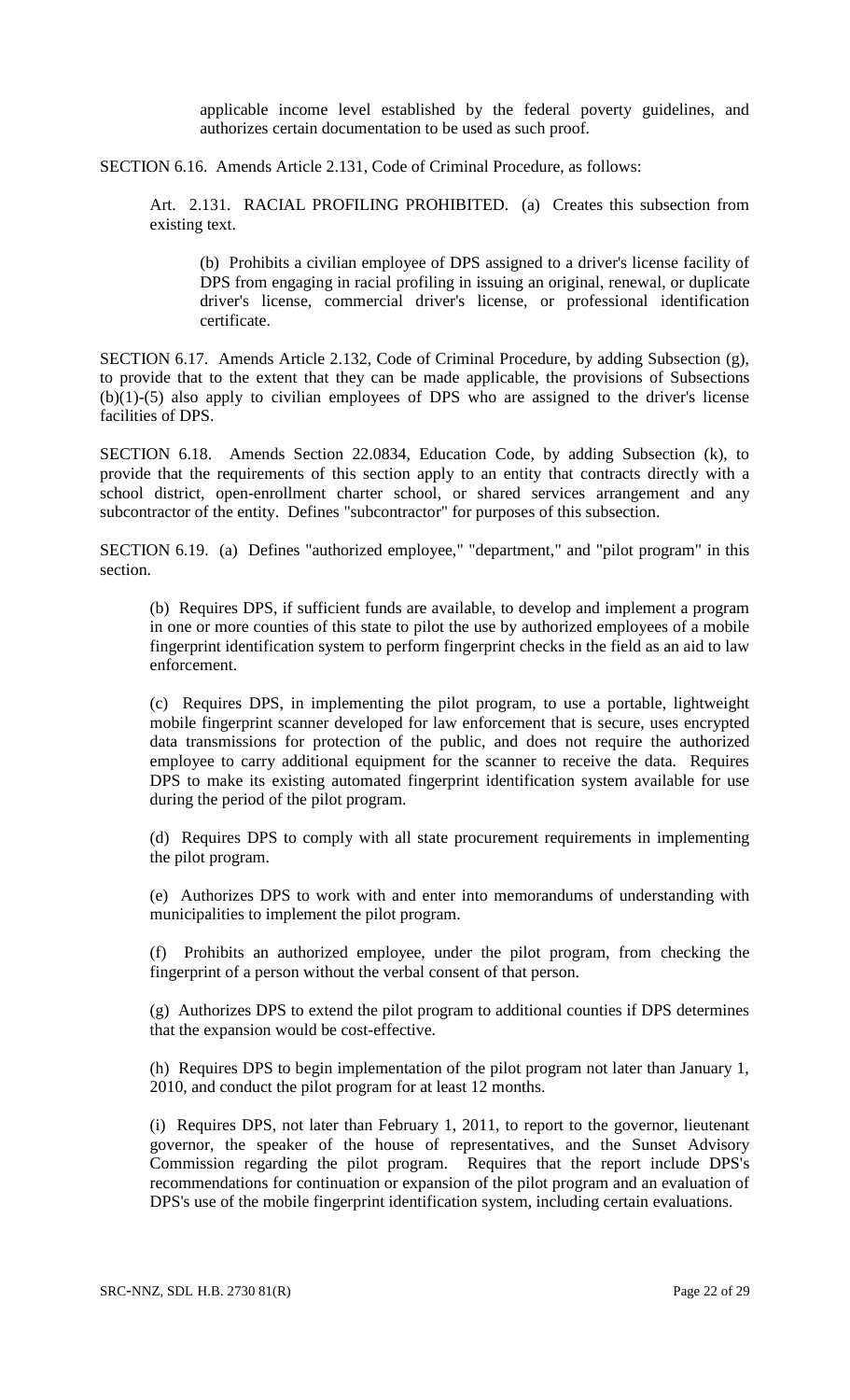SECTION 6.20. Requires all DPS employees charged with processing applications for and issuing driver's license and/or identification cards, subject to the availability of funds, to receive a one-time pay raise in the amount of \$3,000 per year upon meeting certain qualifications.

### ARTICLE 7. CERTAIN AGENCY ACCESS TO DATABASES

SECTION 7.01. Amends Subchapter C, Chapter 481, Health and Safety Code, by adding Section 481.0762, as follows:

Sec. 481.0762. CERTAIN AGENCY ACCESS TO DATABASES. Requires the director of DPS (director), notwithstanding any other provision of law, when it becomes technologically feasible, to permit the Texas State Board of Pharmacy and the Texas Medical Board to have independent direct access to any information submitted to the director of DPS for their respective applicants or licensees relating to controlled substance prescriptions, including information submitted by electronic transfer of prescriptions for controlled substances created under Subchapter C (Regulation of Manufacture, Distribution, and Dispensation of Controlled Substances, Chemical Precursors, and Chemical Laboratory Apparatus), Chapter 481 (Texas Controlled Substances Act), including any information received, collected, maintained, or compiled under Section 481.076 (Official Prescription Information) or 481.0761 (Rules; Authority to Contract).

## ARTICLE 8. GRANTS FOR HOMELAND SECURITY AND BORDER SECURITY PURPOSES

SECTION 8.01. Amends Subchapter A, Chapter 411, Government Code, by adding Section 411.0133, as follows:

Sec. 411.0133. HOMELAND SECURITY AND BORDER SECURITY GRANTS. (a) Provides that notwithstanding any other law, including Section 772.006 (Governor's Criminal Justice Division), DPS is the only entity of state government that is authorized to select the recipient of state or federal funds granted by the state for homeland security or border security purposes.

(b) Requires another state entity with state or federal funds to be granted for homeland security or border security purposes to remit the funds to DPS, which is required to administer the grant, or notify DPS and award the grant ot the person selected by DPS.

(c) Requires DPS by rule to adopt a formula for selecting the recipients of grants for homeland security and border security purposes. Requires that the formula fully consider the needs of the communities or entities applying for the grants and give emphasis to certain statistics.

(d) Prohibits DPS from awarding a grant using a method other than the formula under Subsection (c).

(e) Requires DPS, not later than December 1 of each year, to submit a report to the governor, lieutenant governor, speaker of the house of representatives, and members of the legislature regarding DPS's activities under this section during the preceding state fiscal year.

SECTION 8.02. Amends Sections 421.0025(b) and (c), Government Code, as follows:

(b) Requires the Border Security Council, to develop and recommend to DPS, rather than to the office of the governor, performance standards, reporting requirements, audit methods, and other procedures to ensure that funds allocated by DPS for purposes related to security at or near this state's international border are used properly and that the recipients of the funds are accountable for the proper use of the funds. Makes a conforming change.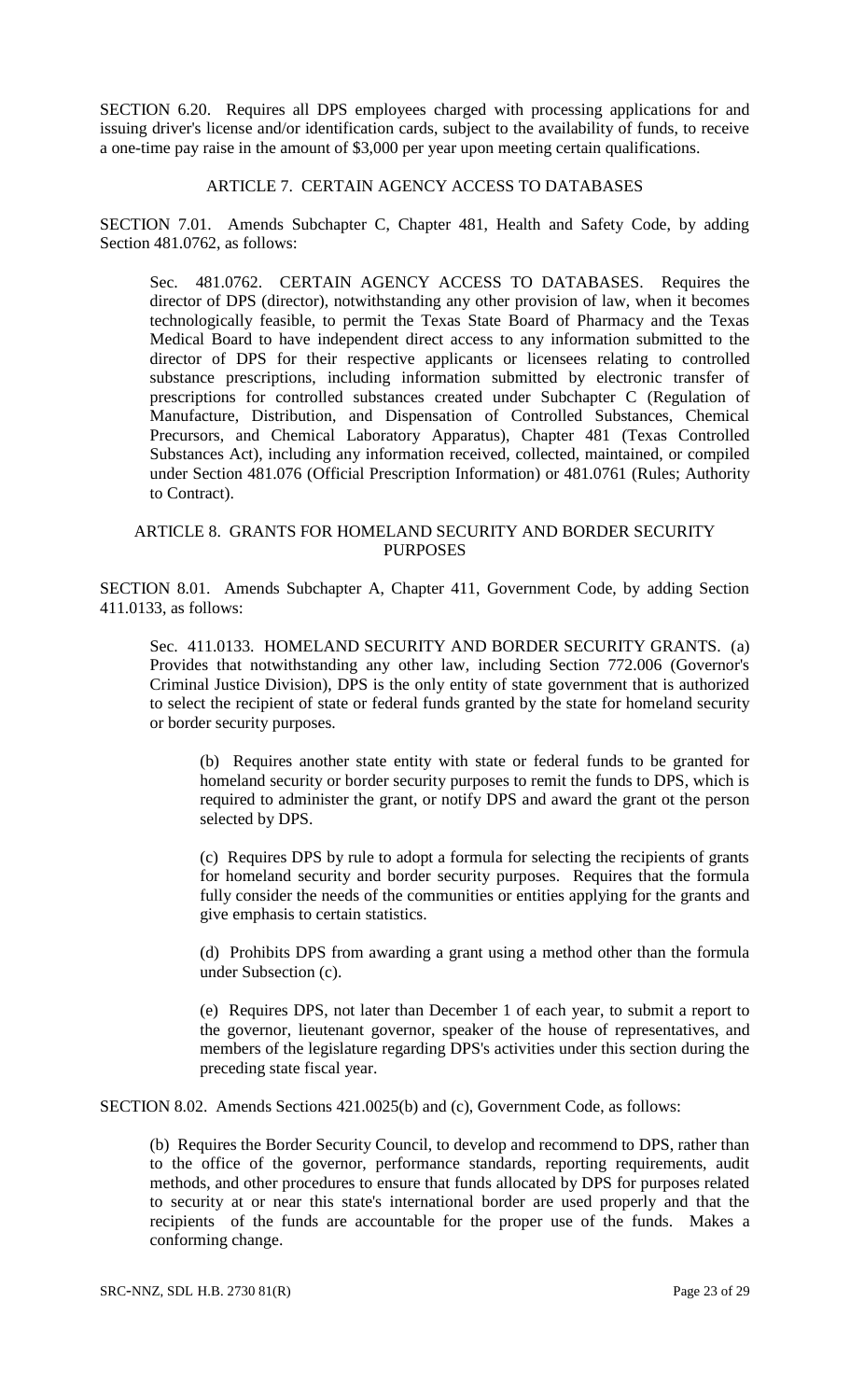(c) Makes conforming changes.

SECTION 8.03. Amends the heading to Subchapter D, Chapter 421, Government Code, to read as follows:

## SUBCHAPTER D. COOPERATION AND ASSISTANCE

SECTION 8.04. Repealer: Section 421.072 (Funding), Government Code.

SECTION 8.05. Provides that this article takes effect September 1, 2009.

#### ARTICLE 9. SAFE SCHOOLS UNIT

SECTION 9.01. Amends Subchapter A, Chapter 411, Government Code, by adding Subsection 411.0203, as follows:

Sec. 411.0203. SAFE SCHOOLS UNIT. (a) Requires the Public Safety Commission (commission) to establish a safe schools unit pilot program in DPS for the 2010-2011 school year to provide school districts in counties that participate in the program with information and other assistance concerning the issues of juvenile delinquency, juvenile substance abuse, and other law enforcement issues that affect school districts.

(b) Requires the public safety director (director), not later than February 1, 2010, to select five counties to participate in the pilot program. Authorizes the director to select only a county that has a population of less than 500,000. Requires that at least one of the counties the director selects have a population of more than 190,000, be located along the southern portion of the border between this state and Mexico, and contain a municipality with a population of more than 175,000. Requires each school district in a participating county to participate in the pilot program.

(c) Requires the director to administer the pilot program and adopt rules to implement and administer the program. Requires the director, in adopting the rules, to ensure that the pilot program addresses law enforcement issues that affect school districts, including the prevention of and intervention in juvenile delinquency and substance abuse.

(d) Provides that this section expires August 31, 2011.

SECTION 9.02. Requires the director, as soon as practicable after the effective date of this Act, to adopt rules as necessary to implement Section 411.0203, Government Code, as added by this Act.

### ARTICLE 9A. DISCLOSURE OF CRIMINAL HISTORY RECORD INFORMATION REGARDING PUBLIC SCHOOL EMPLOYEES

SECTION 9A.01. Amends Section 411.084, Government Code, by amending Subsection (a) and adding Subsection (a-1) and (c), as follows:

(a) Provides that criminal history record information obtained from DPS under this subchapter, including any identification information that could reveal the identity of a person about whom criminal history record information is requested and information that directly or indirectly indicates or implies involvement of a person in the criminal justice system is for the exclusive use of the authorized recipient of the information; and may be disclosed or used by the recipient only if, and only to the extent that, disclosure or use is authorized or directed by this subchapter, another statute, a rule adopted under a statute, or an order of a court of competent jurisdiction.

(a-1) Provides that the term "criminal history record" information under Subsection (a) does not refer to any specific document produced to comply with this subchapter but to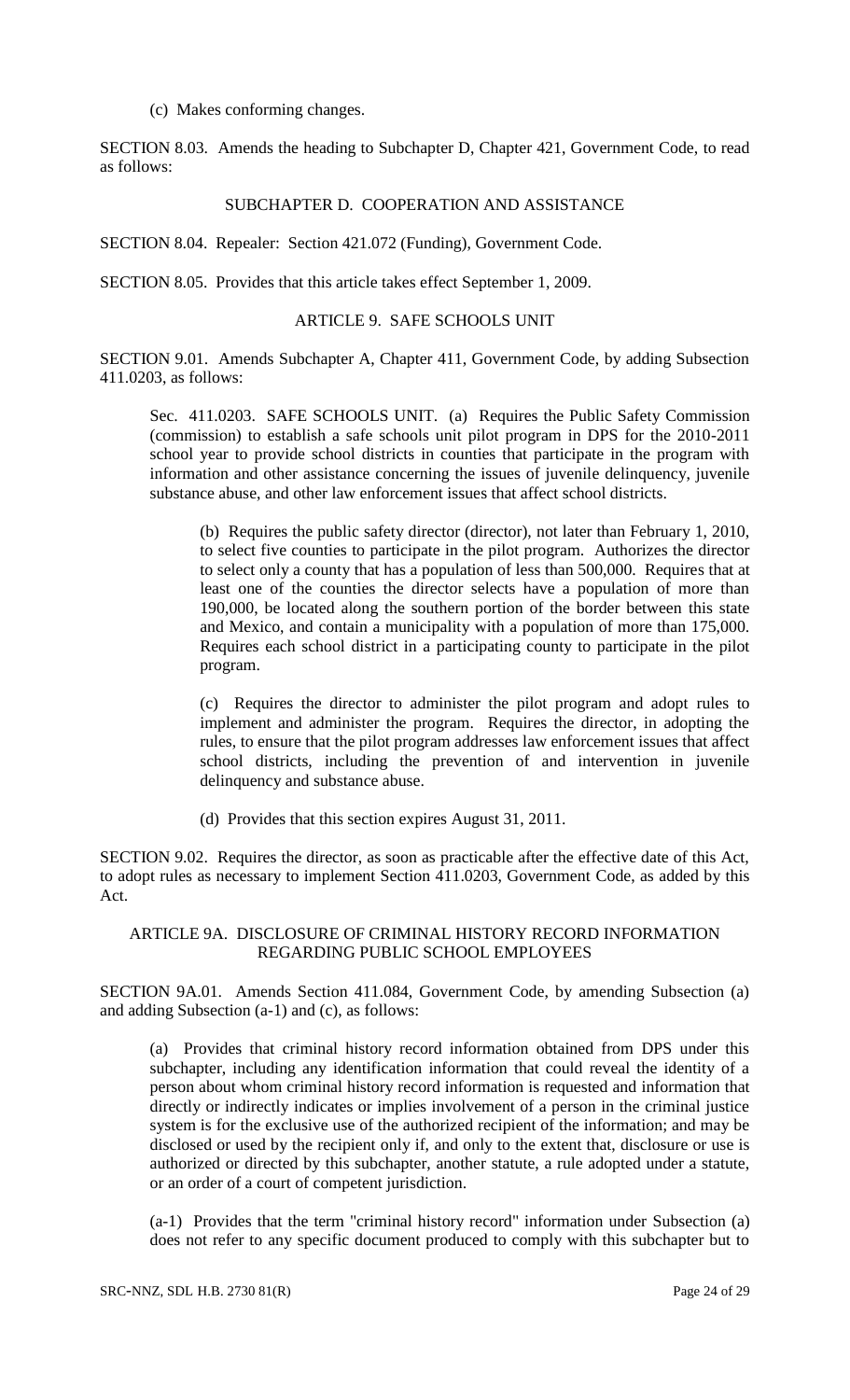the information contained, wholly or partly, in a document's original form or any subsequent form or use.

(c) Prohibits an agency or individual from confirming the existence or nonexistence of criminal history record information to any person that is not eligible to receive the information.

SECTION 9A.02. Amends Sections 411.090(b) and (c), Government Code, as follows:

(b) Provides that criminal history information obtained by the board in the original form or any subsequent form, rather than obtained by the board under Subsection (a), is authorized to be used only for a purpose, rather than used for any purpose, related to the issuance, denial, suspension, or cancellation of a certificate issued by the board; prohibited from being released to any person except the person who is the subject of the information, the Texas Education Agency, a local or regional entity as provided by Section 411.097 (Access to Criminal History Record Information: Local and Regional Educational Entities), or by court order, rather than on court order or with the consent of the applicant for a certificate; is not subject to disclosure as provided by Chapter 552; and is required to be destroyed by the board after the information is used for the authorized purposes.

(c) Provides that any record of the notification and any information contained in the notification is not subject to disclosure as provided by Chapter 552.

SECTION 9A.03. Amends Section 411.0901, Government Code, as follows:

Sec. 411.0901. ACCESS TO CRIMINAL HISTORY RECORD INFORMATION: TEXAS EDUCATION AGENCY. (a) Creates this subsection from existing text.

(b) Provides that criminal history record information obtained by the agency in the original form or any subsequent form is authorized to be used only for a purpose authorized by the Education Code; is prohibited from being released to any person except the person who is the subject of the information, the State Board for Educator Certification, a local or regional educational entity as provided by Section 411.097, or by court order; is not subject to disclosure as provided by Chapter 552; and is required to be destroyed by the agency after the information is used for the authorized purposes.

SECTION 9A.04. Amends Section 411.097, Government Code, by amending Subsection (d) and adding Subsection (f), as follows:

(d) Provides that criminal history record information obtained by a school district, charter school, private school, service center, commercial transportation company, or shared services arrangement in the original form or any subsequent form is prohibited from being released, rather than is prohibited from being released or disclosed under Subsection (a), (b), or (c), to any certain person; is not subject to disclosure as provided by Chapter 552; and is required to be destroyed by the school district charter school, private school, service center, commercial transportation company, or shared services arrangement on the earlier of the first anniversary of the date the information was originally obtained or the date the information is used for the authorized purpose.

(f) Authorizes an employee of a school district, charter school, private school, regional education service center, commercial transportation company, or educational shared services arrangement or an entity that contracts to provide services to a school district, charter school, or shared services arrangement to request from the employer a copy of any criminal history record information relating to that employee that the employer has obtained as provided by Subchapter C (Criminal History Records), Chapter 22 (School District Employees and Volunteers), Education Code. Authorizes an employer to charge a fee to an employee requesting a copy of the information in an amount not to exceed the actual cost of copying the requested criminal history record information.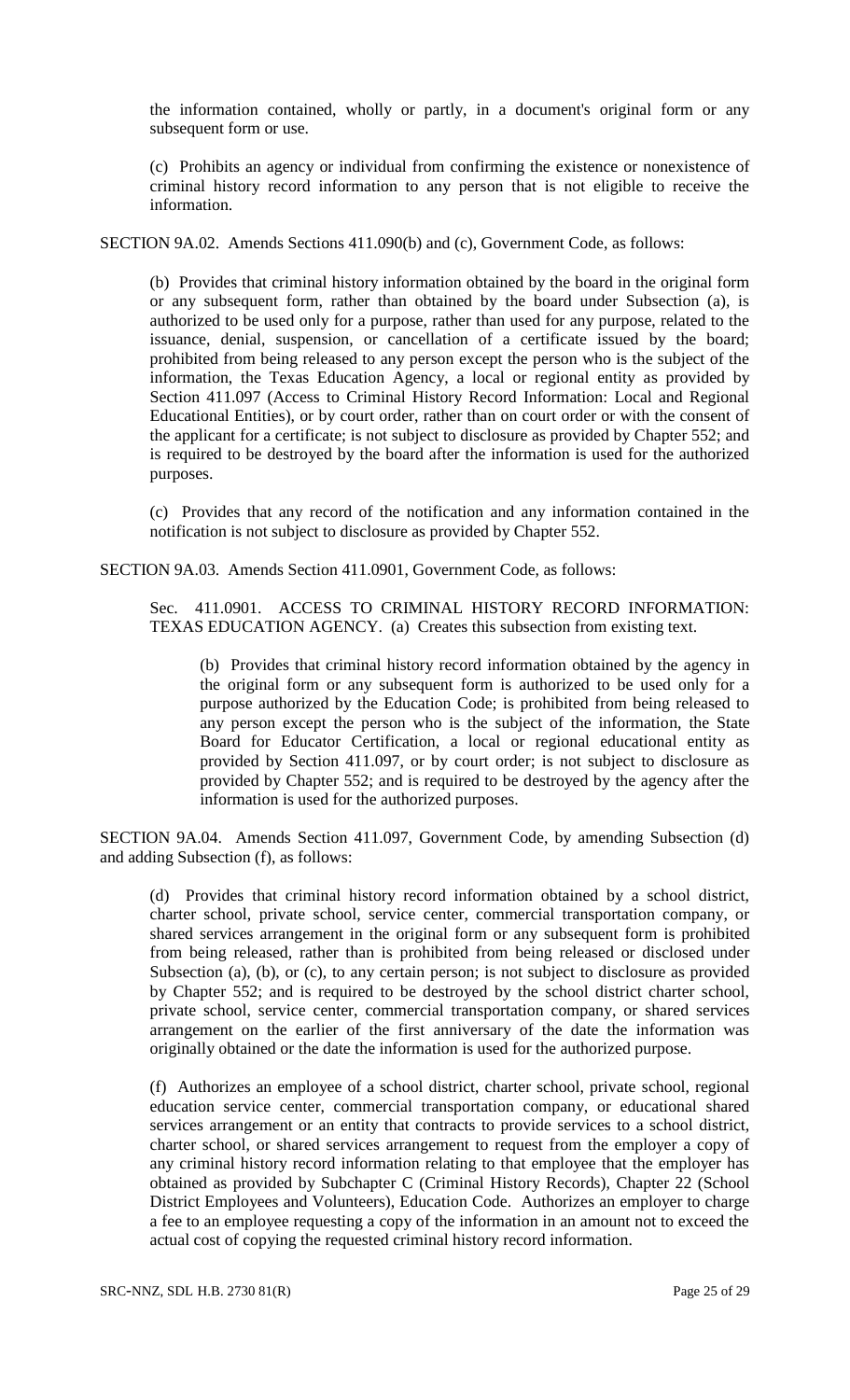SECTION 9A.05. Amends Subchapter C, Chapter 22, Education Code, by adding Section 22.08391, as follows:

Sec. 22.08391. CONFIDENTIALITY OF INFORMATION. (a) Provides that information collected about a person to comply with this subchapter, including the person's name, address, phone number, social security number, driver's license number, other identification number, and fingerprint records is prohibited from being released except to comply with this subchapter, by court order, or with the consent of the person who is the subject of the information; is not subject to disclosure as provided by Chapter 552, Government Code; and is required to be destroyed by the requestor or any subsequent holder of the information not later than the first anniversary of the date the information is received.

(b) Provides that any criminal history record information received by the State Board for Educator Certification as provided by this subchapter is subject to Section 411.090(b), Government Code.

(c) Provides that any criminal history record information received by the agency as provided by this subchapter is subject to Section 411.0901(b), Government Code.

(d) Provides that any criminal history record information received by a school district, charter school, private school, regional education service center, commercial transportation company, or education shared services arrangement or entity that contracts to provide services to a school district, charter school, or shared services arrangement as provided by this subchapter is subject to Section 411.097(d), Government Code.

SECTION 9A.06. Makes application of this article prospective.

### ARTICLE 10. CRIMINAL HISTORY RECORD INFORMATION CONCERNING CERTAIN INTOXICATED OFFENSES

SECTION 10.01. Amends Section 411.135(a), Government Code, to entitle any person to obtain certain information from DPS, including any information described as public information under Section 411.1355(a). Makes nonsubstantive changes.

SECTION 10.02. Amends Subchapter F, Chapter 411, Government Code, by adding Sections 411.1355 and 411.1356, as follows:

Sec. 411.1355. PUBLIC ACCESS TO CRIMINAL HISTORY RECORD INFORMATION CONCERNING CERTAIN INTOXICATION OFFENSES. (a) Provides that criminal history record information that concerns a person's conviction for an offense under Section 49.04 (Driving While Intoxicated), 49.045 (Driving While Intoxicated with Child Passenger), 49.05 (Flying While Intoxicated), 49.06 (Boating While Intoxicated), 49.065 (Assembling or Operating an Amusement Ride While Intoxicated), 49.07 (Intoxicated Assault), or 49.08 (Intoxication Manslaughter), Penal Code, is public information if the person has been previously convicted of an offense under one of those sections.

(b) Requires DPS to design and implement an Internet website to allow any person, free of charge, to electronically search for and receive information described by Subsection (a) by entering specific search criteria into the website, including a zip code, city, county, or name of a person. Provides that the search results are required to include the municipality in which the last known address of the person convicted is located and a recent photograph of the person convicted taken attendant to the person's arrest; and is prohibited from including any information regarding the convicted person's social security number, driver's license number, or telephone number, any information that would identify a victim of the offense, or any information regarding a person if 15 years have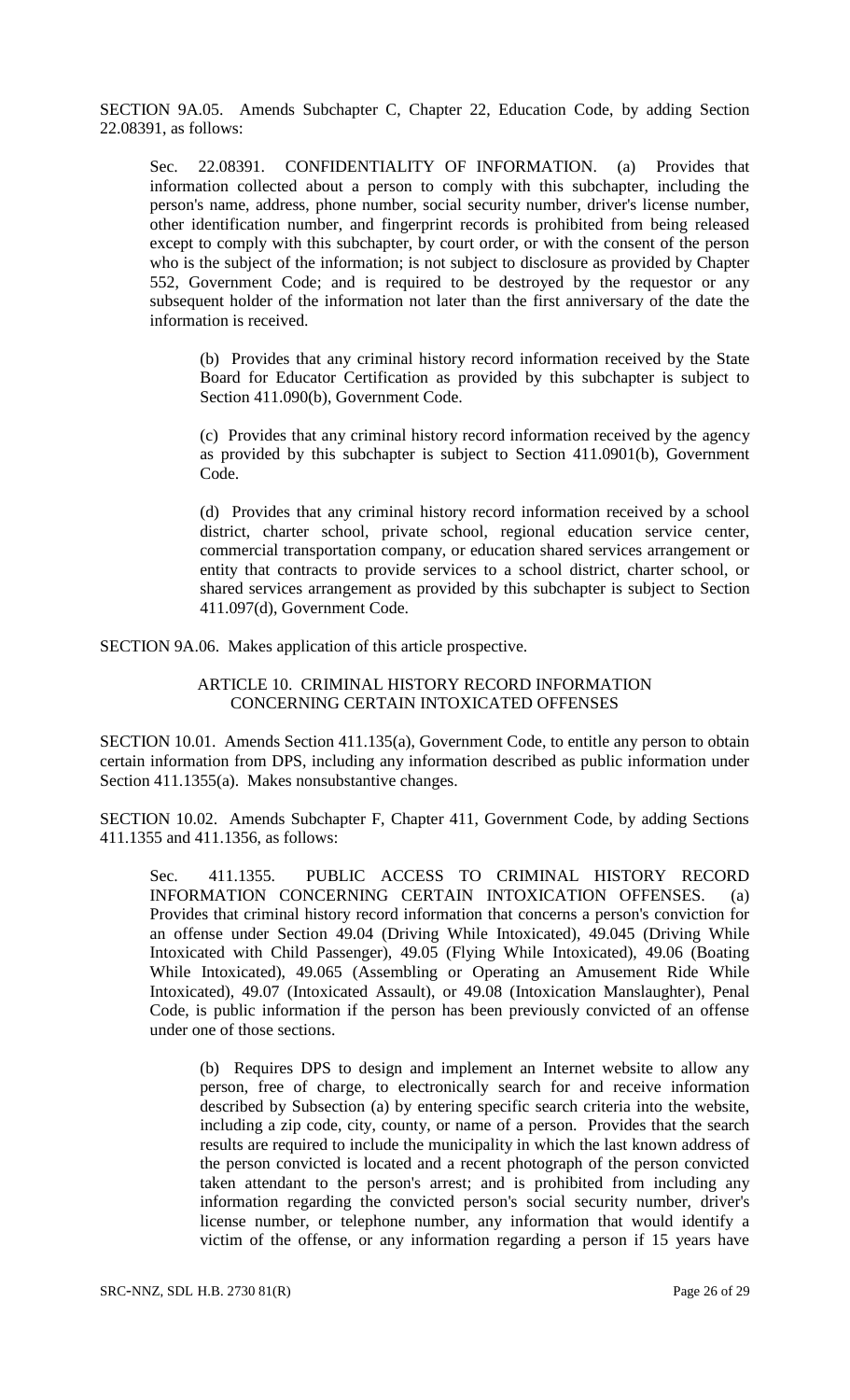elapsed since the date the person committed the most recent offense for which the person was convicted under Sections 49.04-49.08, Penal Code.

Sec. 411.1356. CRIMINAL HISTORY RECORD INFORMATION CONCERNING CERTAIN INTOXICATION OFFENSES PROVIDED TO PEACE OFFICER ON REQUEST. Requires DPS to establish a procedure by which a peace officer or employee of a law enforcement agency who provides DPS with a driver's license number, personal identification certificate number, or license plate number is automatically provided information as to whether DPS has criminal history record information concerning an offense under Sections 49.04-49.08, Penal Code, about the person to whom the driver's license, personal identification certificate, or license plate is issued. Requires that the procedure allow a peace officer to request the information from the location of a motor vehicle stop and to receive a response to the request during the duration of a reasonable motor vehicle stop.

SECTION 10.03. Requires DPS, not later than May 1, 2010, to make criminal history record information available to a requesting person as required by Sections 411.1355 and 411.1356, Government Code, as added by this Act.

#### ARTICLE 11. APPLICATION FOR LICENSE TO CARRY A CONCEALED HANDGUN

SECTION 11.01. Repealer: Section 411.175 (Request for Application Materials), Government Code.

SECTION 11.02. Amends Section 411.172(a), Government Code, to delete existing text providing that a person is eligible for a license to carry a concealed handgun if the person has not been finally determined to be delinquent in the payment of a tax or other money collected by the comptroller, the tax collector of a political subdivision of the state, or any agency or subdivision of the state; has not been finally determined to be in default on a loan made under Chapter 57 (Guaranteed Student Loans), Education Code; and has not made any material misrepresentation, or failed to disclose any material fact, in a request for application submitted pursuant to Section 411.175.

SECTION 11.03. Amends Section 411.176, Government Code, as follows:

Sec. 411.176. REVIEW OF APPLICATION MATERIALS. (a) Makes a nonsubstantive change. Authorizes the director's designee, for purposes of this section, to be a noncommissioned employee of DPS.

(b) Authorizes the director's designee to access any records necessary for purposes of this subsection.

(c) Creates this subsection from existing text. Authorizes the director's designee, rather than the director's designee in the appropriate geographical area, to submit the application and the recommendation that the license be issued.

(d) Creates this subsection from existing text.

SECTION 11.04. Amends Section 411.177(b), Government Code, to require DPS, not later than the 60th day after the date of the receipt by the director's designee of the completed application materials, to notify the applicant in writing that the application was denied based on the affidavit of the director's designee submitted to DPS under Section 411.176(c), rather than Section 411.176(b).

SECTION 11.05. Makes Section 411.175, Government Code, as repealed by this article, prospective, to September 1, 2009.

SECTION 11.06. Provides that this article takes effect September 1, 2009.

#### ARTICLE 12. DISPLAY OF LICENSE TO

SRC-NNZ, SDL H.B. 2730 81(R) Page 27 of 29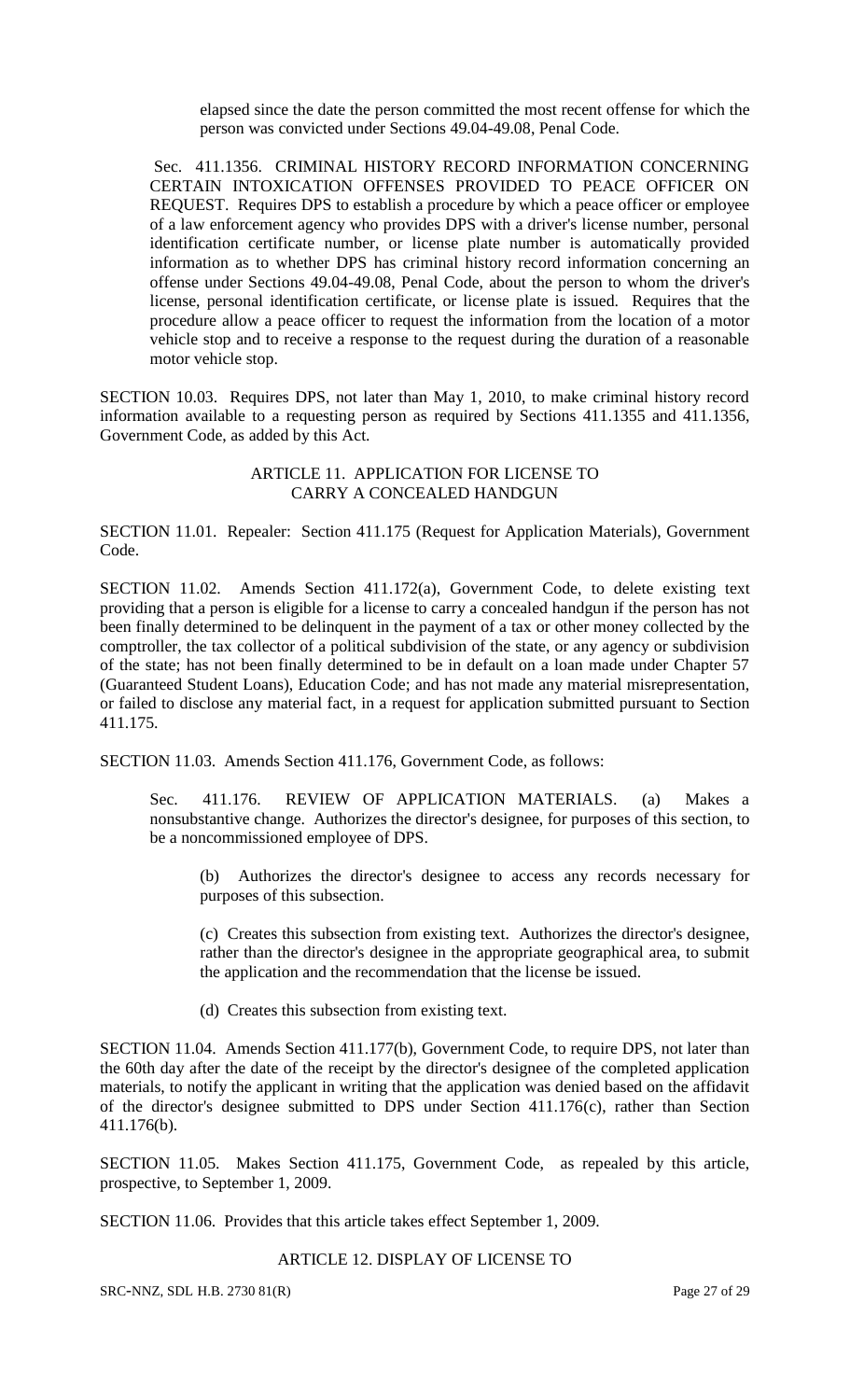#### CARRY A CONCEALED HANDGUN

SECTION 12.01. Amends Sections 411.187(a) and (c), Government Code, as follows:

(a) Deletes existing text authorizing a license from being suspended under this section if the license holder fails to display a license as required by Section 411.205. Makes nonsubstantive changes.

(c) Authorizes a license to be suspended under this section for 30 days, if the person's license is subject to suspension for a reason listed in Subsection (a)(2), (3), or (4), except as provided by Subdivision (2), rather than Subdivision (3). Deletes existing text authorizing a license to be suspended under this section for 90 days, if the person's license is subject to suspension for a reason listed in Subsection (a)(2) (relating to authorizing a license from being suspended under this section if the license holder fails to display a license as required by Section 411.205), except as provided by Subdivision (3). Makes nonsubstantive changes.

SECTION 12.02. Amends Section 411.205, Government Code, as follows:

Sec. 411.205. New heading: REQUIREMENT TO DISPLAY LICENSE. Deletes existing text providing that a person who fails or refuses to display the license and identification as required by this subsection is subject to suspension of the person's license as provided by Section 411.187. Deletes existing text providing that a person commits an offense if the person fails or refuses to display the license and identification as required by Subsection (a) after previously having had the person's license suspended for a violation of the subsection. Deletes existing text providing that an offense under this subsection is a Class B misdemeanor.

SECTION 12.03. Prohibits an offense under Section 411.205, Government Code, from being prosecuted after the effective date of this article. Provides that if, on the effective date of this article, a criminal action is pending of an offense under Section 411.205, the action is dismissed on that date. Provides that, however, a final conviction for an offense under Section 411.205 that exists on the effective date of this article is unaffected by this article.

SECTION 12.04. Provides that this article takes effect September 1, 2009.

#### ARTICLE 13. DRIVER'S LICENSE ISSUED TO CERTAIN FEDERAL AND STATE JUDGES AND SPOUSES

SECTION 13.01. Amends Section 521.001, Transportation Code, by adding Subdivisions (3-a) and (8-a), to define "federal judge" and "state judge."

SECTION 13.02. Amends Sections 521.054(a) and (b), Transportation Code, as follows:

(a) Provides that this section applies to a person who after applying for or being issued a license or certificate moves to a new residence address, has used the procedure under Section 521.121(d) and whose status as a federal judge, a state judge, or the spouse of a federal or state judge becomes inapplicable, or changes in the person's name by marriage or otherwise. Deletes existing text providing that this section applies to a person who after applying for the license or certificate from the address stated in the person's application for a license or certificate or moves from the address shown on the license or certificate hold by the person.

(b) Requires that the duplicate license include the person's current residence address.

SECTION 13.03. Amends Section 521.131, Transportation Code, by amending Subsection (a) and adding Subsection (d), as follows:

(a) Requires that the driver's license include certain information, including the full name and date of birth of the holder and the license holder's residence address, or for a license holder using the procedure under Subsection (d), the street address of the courthouse in